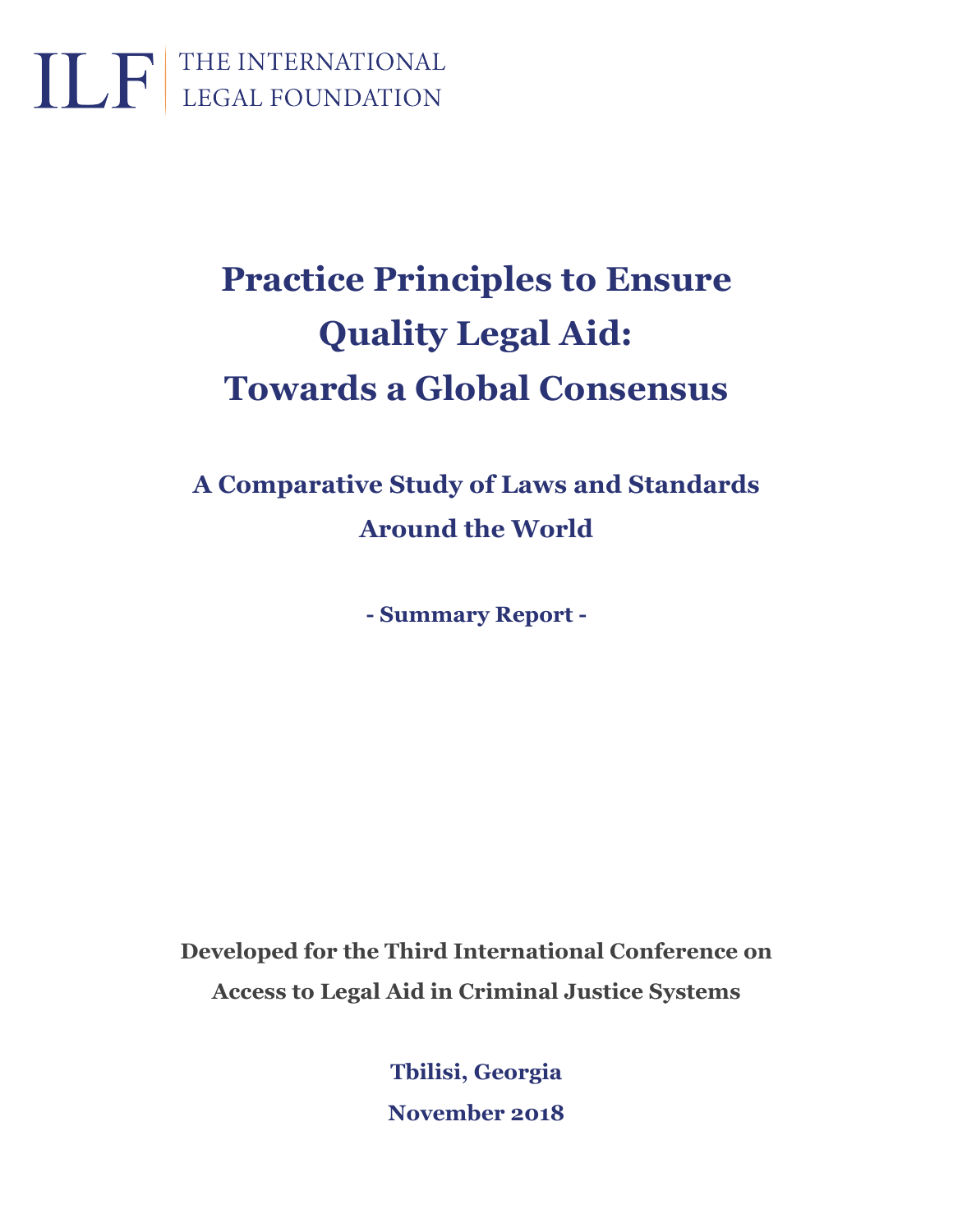# **Table of Contents**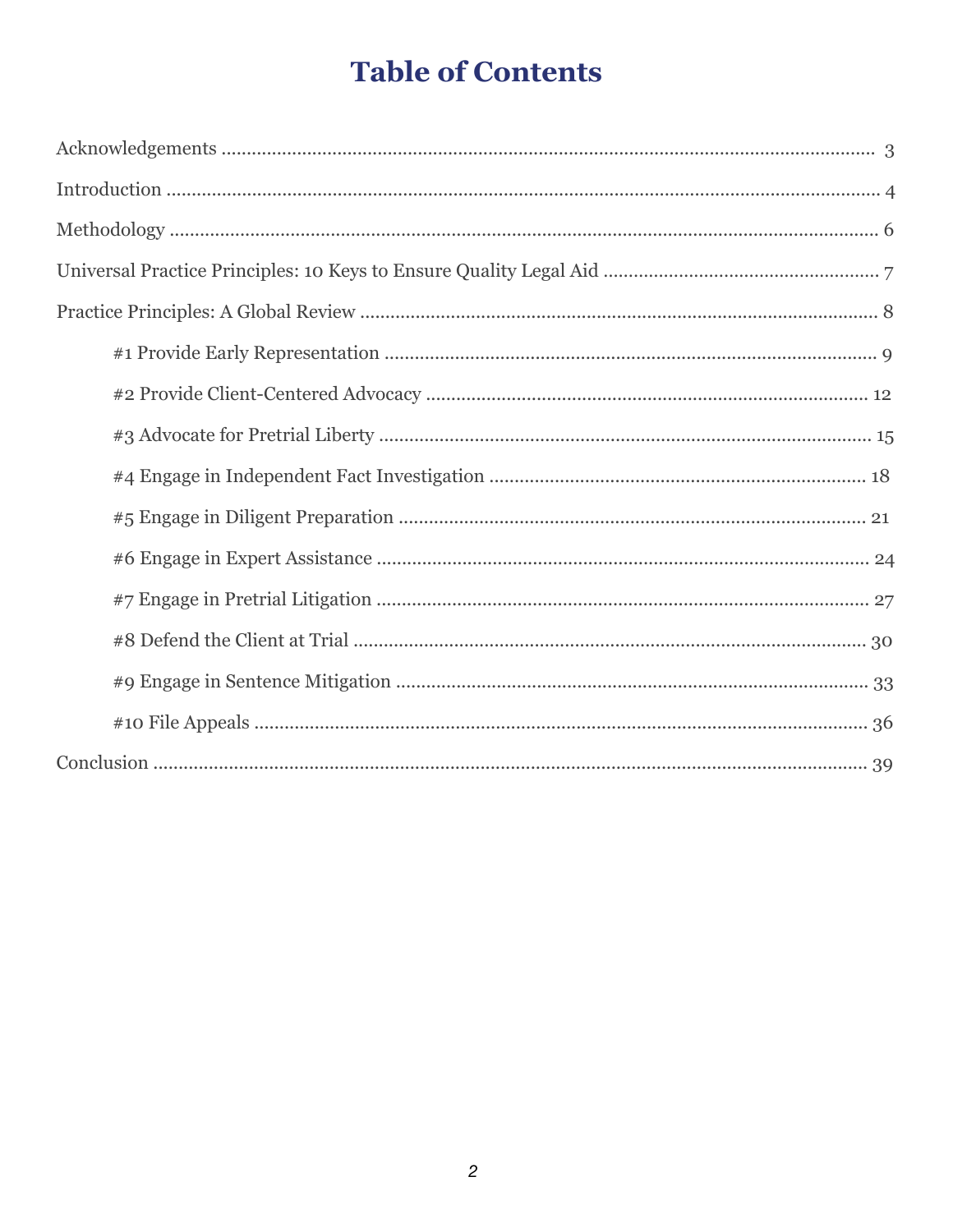## **Acknowledgements**

The ILF would like to thank the attorneys of White and Case, LLP, Nicolás Laino of the Office of the Federal Public Defender of Argentina, and Izette Knoetze of Legal Aid South Africa for their excellent and exhaustive assistance in conducting this research.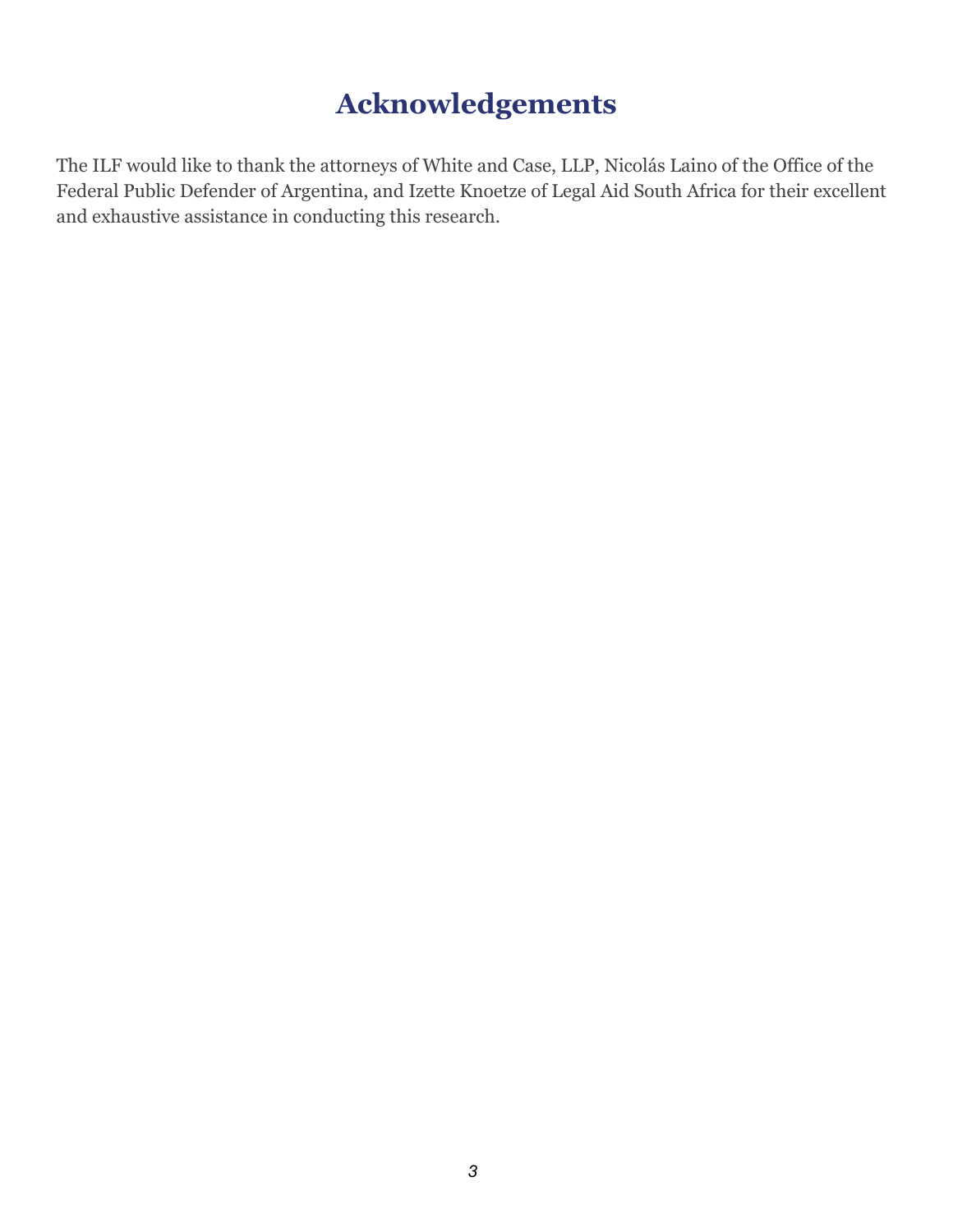### **Introduction**

The right to counsel for persons accused of crime, and the right to legal aid for poor and vulnerable accused, is well-established in international, regional, and domestic laws and policies around the world. The Universal Declaration of Human Rights (1948) enshrines the fundamental human right to a fair trial,<sup>1</sup> and the International Covenant on Civil and Political Rights (1966) details the fundamental components of the right to fair trial, including the right to counsel for indigent accused.2 The United Nations Principles and Guidelines on Access to Legal Aid in Criminal Justice Systems goes further, articulating the responsibility of States to "ensure that effective legal aid is provided promptly at all stages of the criminal justice process."3 At the domestic level, most State constitutions and criminal laws guarantee the right to counsel and legal aid either explicitly or implicitly.

Despite clear laws on the right to legal aid, there is a global crisis in access to quality, effective legal aid services. As a result, millions of poor and vulnerable persons around the world have no meaningful access to justice. In 2016, the United Nations Development Programme and the United Nations Office on Drugs and Crime published the first Global Study on Legal Aid: Global Report,4 which established a baseline understanding of how the right to legal aid has been defined and how legal aid services have been provided in countries across different contexts worldwide. In the study, enhancing the quality of legal aid was highlighted by both Member States and national experts as the most pressing concern. This prioritization of enhancing quality is in line with experts' assessment that people's lack of confidence in the quality of legal aid services is one of the three most significant challenges faced by poor and vulnerable groups in accessing legal aid services.

There is, however, a growing consensus among existing sets of international and regional standards (including the African Commission on Human and Peoples' Rights "Principles and Guidelines on the Right to a Fair Trial and Legal Assistance in Africa" and European Court of Human Rights jurisprudence), and the existence of broadly-accepted norms that define fairness in criminal justice. This points towards the possibility of promoting quality legal representation by generating model performance standards that are relevant to legal aid providers in diverse jurisdictions around the world.

*<sup>1</sup> UN General Assembly, Universal Declaration of Human Rights, 10 December 1948, 217 A (III), Article 10, available at: http://www.un.org/en/universal-declaration-human-rights/.* 

*<sup>2</sup> UN General Assembly, International Covenant on Civil and Political Rights, 16 December 1966, United Nations, Treaty Series, vol. 999, p. 171, Article 14(3), available at: https://treaties.un.org/doc/publication/unts/volume%20999/volume-999-i-14668-english.pdf.* 

*<sup>3</sup> UN General Assembly, United Nations Principles and Guidelines on Access to Legal Aid in Criminal Justice Systems : resolution / adopted by the General Assembly, 28 March 2013, A/RES/67/187, Principle 7, available at: https://www.unodc.org/documents/justice-and-prisonreform/UN\_principles\_and\_guidlines\_on\_access\_to\_legal\_aid.pdf.* 

*<sup>4</sup> Available online at: http://www.undp.org/content/undp/en/home/librarypage/democraticgovernance/access\_to\_justiceandruleoflaw/global-study-on-legal-aid.html.*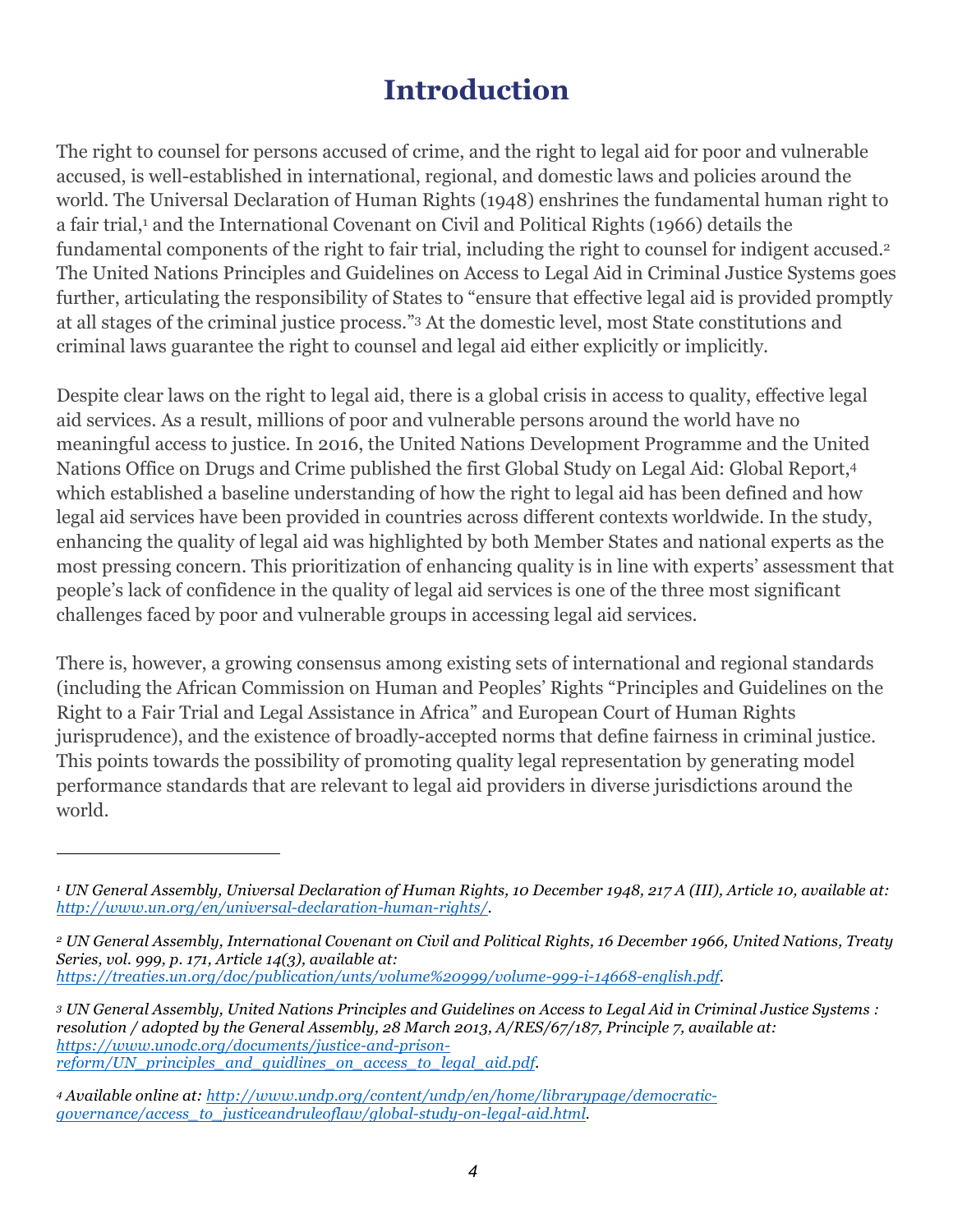The ILF laid the foundations for identifying such model performance standards in its 2016 publication, *Measuring Justice: Defining and Evaluating Quality for Legal Aid Providers*, which articulated ten criminal legal aid practice principles based on research and experience building legal aid systems in diverse post-conflict and transitioning countries. These principles are designed to ensure that legal aid providers offer quality, effective criminal defense services to the poor.

Having developed these ten principles, we then set out to examine to what extent support for them already exists in domestic law and practice around the world. The purpose of this inquiry was to examine the thesis that a degree of international consensus already exists concerning best practices in quality legal aid delivery, and to consider how different countries have approached these concerns. Below, you will find information and analysis of the domestic laws, policies, and practices of 19 countries as they relate to each of the ILF's proposed Ten Criminal Legal Aid Practice Principles.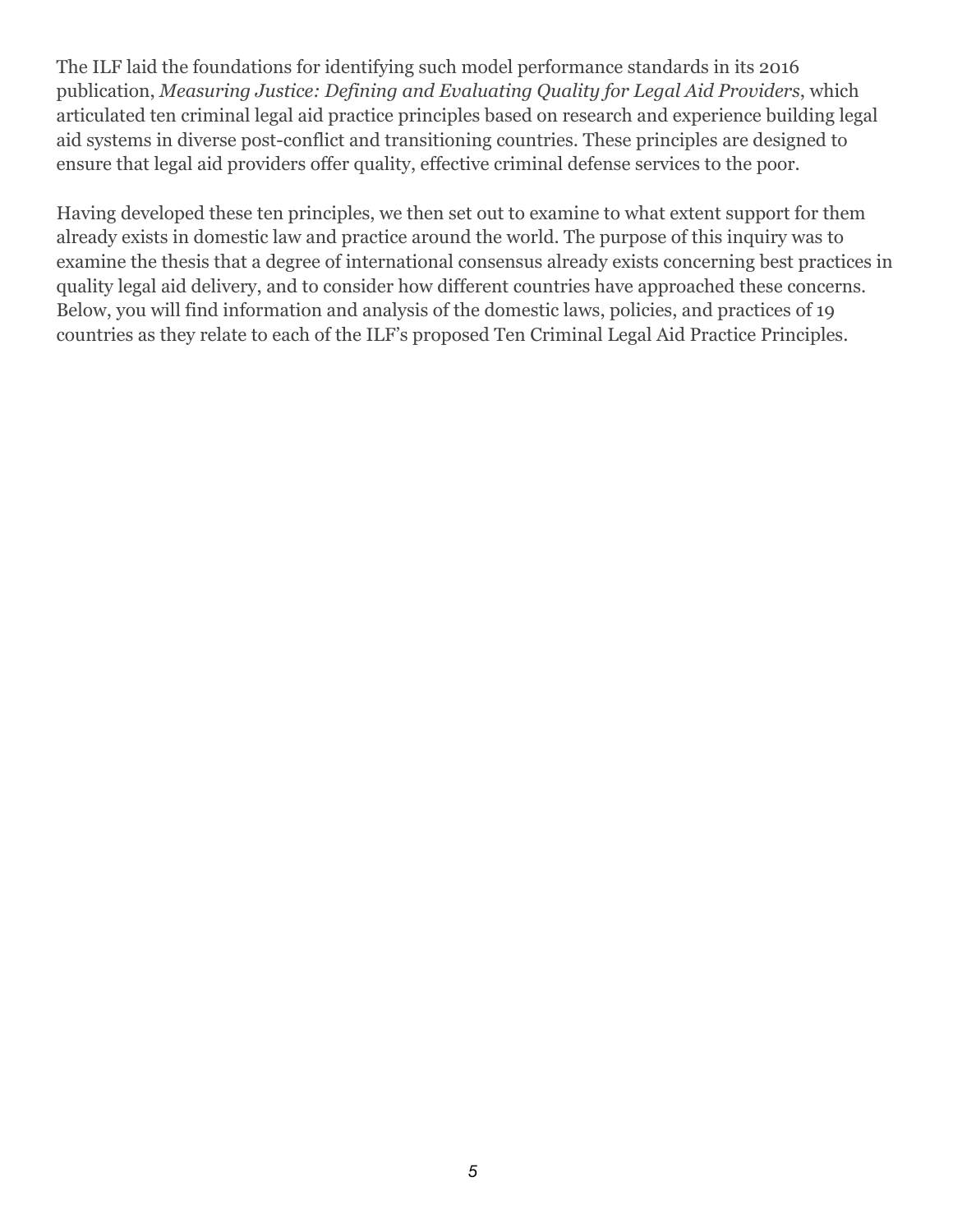# **Methodology**

The International Legal Foundation consulted with researchers and specialists to provide an in-depth comparative study of its Ten Criminal Legal Aid Practice Principles and their presence in legal systems across the globe. Based on this research, this report provides a detailed summary of how legal aid protections align with the align with the Ten Practice Principles, across a varied sample set of 19 countries: Australia, Czech Republic, Fiji, Finland, India, Iraq, Japan, Kazakhstan, New Zealand, Northern Ireland, Papua New Guinea, Russia, Scotland, South Africa, Sweden, Taiwan, Thailand, Turkey, and the United Kingdom. These varied countries were selected to provide a representative view of the state of legal aid protections worldwide.

This summary report is based on an initial, in-depth inquiry conducted by researchers at White and Case, LLP, which included an intensive document review of codified protections for those in contact with the law. The ILF shared these findings for expert review during the Third Annual International Legal Aid Conference (ILAC) held in Tbilisi, Georgia in November of 2018. This gave legal aid specialists, government officials, and international experts from more than 60 countries the opportunity to provide comment on the initial findings. This discussion further enriched our understanding, and sparked a valuable discussion that reinforced the importance of sharing practice principles that can assist in building consensus defining, measuring, and promoting quality legal aid around the world.

The report presented here includes an in-depth discussion of each of the International Legal Foundation's Ten Universal Practice Principles, as well as a brief review of how each principle is incorporated into various legal systems around the world.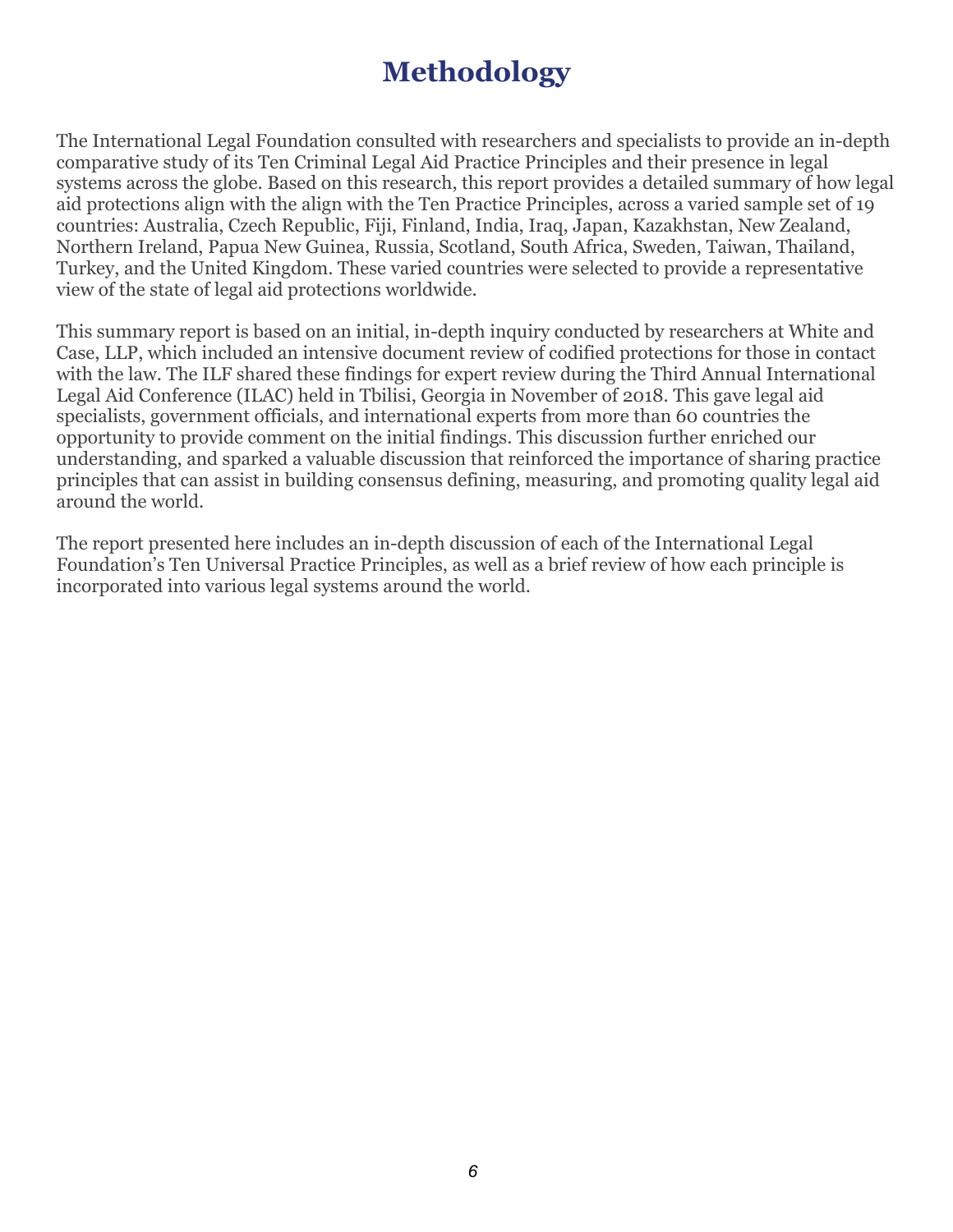### **Universal Practice Principles: 10 Keys to Ensure Quality Legal Aid**

- 1) **Provide early representation**: A legal aid provider should endeavor to meet with the client at or near the time of arrest or initial detention, and before any interrogation, and to interview clients within 24 hours of appointment or assignment to their case.
- 2) **Provide client-centered advocacy**: A legal aid provider should counsel the client thoroughly and empower the client to make all of the important decisions in the case.
- 3) **Advocate for pretrial liberty**: A legal aid provider should advocate for the client's release from pretrial custody at the earliest possible opportunity and throughout the case, as appropriate.
- 4) **Engage in independent fact investigation**: A legal aid provider should conduct an independent fact investigation, including visiting the scene of the alleged offense and interviewing all potential witnesses in the case.
- 5) **Engage in diligent preparation**: A legal aid provider should develop coherent, creative, and comprehensive case plans and strategies, and prepare carefully and thoroughly for every court hearing.
- 6) **Engage expert assistance**: A legal aid provider should consider engaging expert consultants and witnesses wherever appropriate.
- 7) **Engage in pretrial litigation**: A provider should timely file and argue all pretrial pleadings that may be advantageous for the client, applying the substantive and procedural law with skill and expertise.
- 8) **Defend the client at trial**: A legal aid provider should present clear, focused, forceful arguments that deploy both law and facts effectively in support of a compelling trial theory, and conduct skilled witness examinations.
- 9) **Engage in sentence mitigation**: A legal aid provider should argue for the least restrictive result at sentencing, presenting the court with creative alternatives to imprisonment wherever appropriate.
- 10) **File appeals**: A legal aid provider should preserve a complete record for appeal and timely file appellate briefs.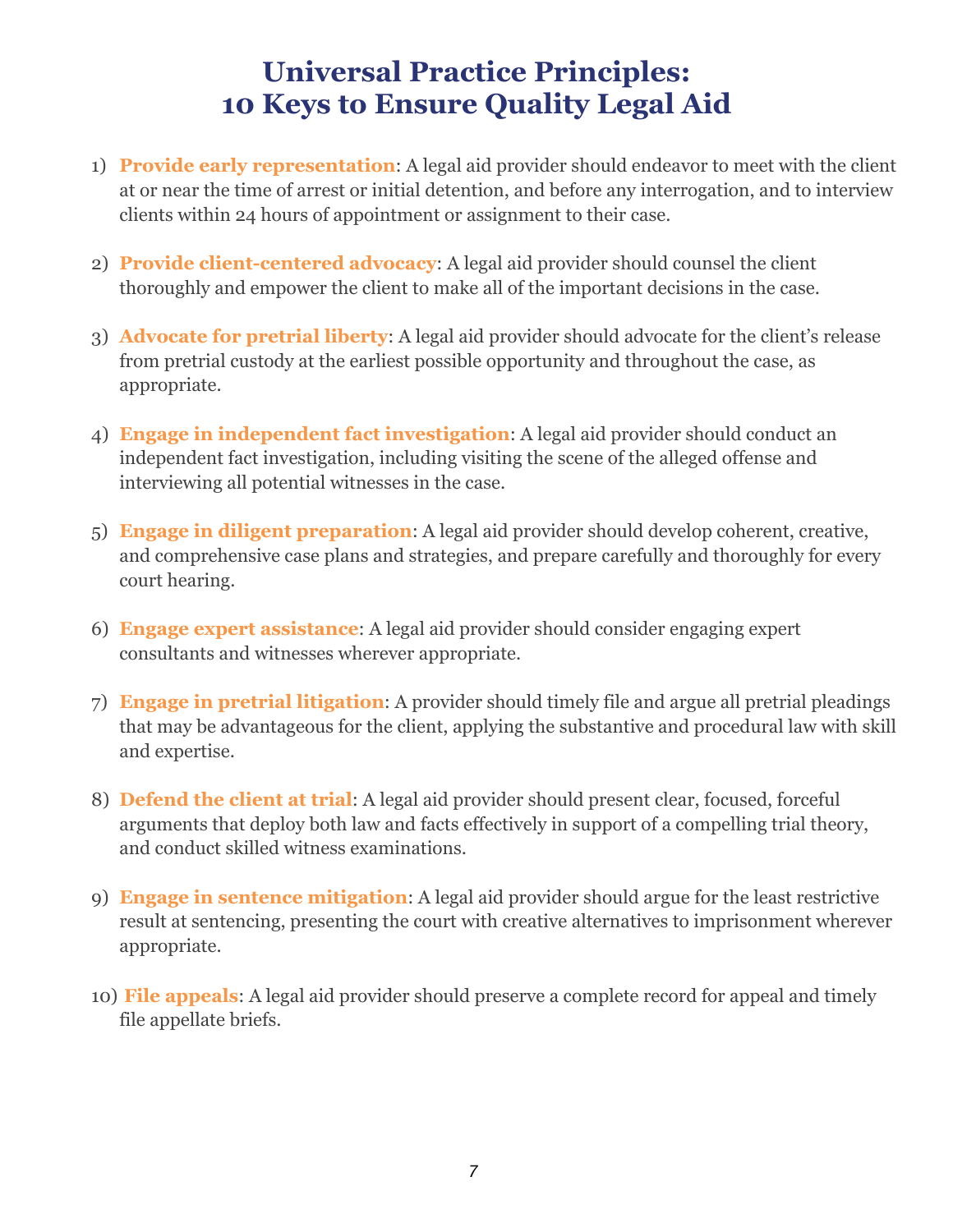### **Practice Principles: A Global Review**

#### **Practice Principle #1: Provide Early Representation**

A legal aid provider should endeavor to meet with the client at or near the time of arrest or initial detention, and before any interrogation, and to interview clients within 24 hours of appointment or assignment to their case.

When legal aid providers begin representation as soon as possible after arrest and promptly conduct meaningful and confidential client interviews, they learn more about their clients' goals, lives, and social histories, which better positions them to:

- Advocate against ongoing detention at the earliest possible opportunity, using clients' social histories and verified community ties, as well as information about the facts of the case, to secure favorable conditions of release;
- Advise clients of their rights, protecting clients against abuses in any ongoing police investigation, including interrogation.

This logic has led all existing performance standards to mandate prompt client interviews.5 When attorneys begin representing their clients immediately and conduct the meaningful interviews that should precede detention hearings, clients are more likely to win the desired outcome of pretrial release. And clients who are released prior to trial are more likely to be able to assist in their own defense, to resist inappropriate pressure to plead guilty merely to obtain release, and ultimately to obtain better sentences.6

*<sup>5</sup> See, e.g., International Legal Foundation, Performance Standards for Nepal 2 ("Within 24 hours of appointment, defense counsel must consult with the client and advise the client of the charges filed against him/her, the information used by the prosecution to support the charges, the court procedures and his/her bail status… Within 72 hours after the first consultation, defense counsel should conduct a Comprehensive Client Interview."); Legal Aid Reformers' Network, Model Code of Conduct for Legal Aid Lawyers in Criminal Cases & Model Practice Standards for Criminal Defense 1.3.1; National Legal Aid and Defenders Association, Performance Guidelines for Criminal Defense Representation 2.1.*

*<sup>6</sup> See Christopher T. Lowenkamp et al., Investigating the Impact of Pretrial Detention on Sentencing Outcomes 3 (2013) (finding that "detained defendants are over four times more likely to be sentenced to jail and over three times more likely to be sentenced to prison than defendants who are released at some point pending trial.") available at http://www.arnoldfoundation.org/wp-content/ uploads/2014/02/LJAF\_Report\_state-sentencing\_FNL.pdf.*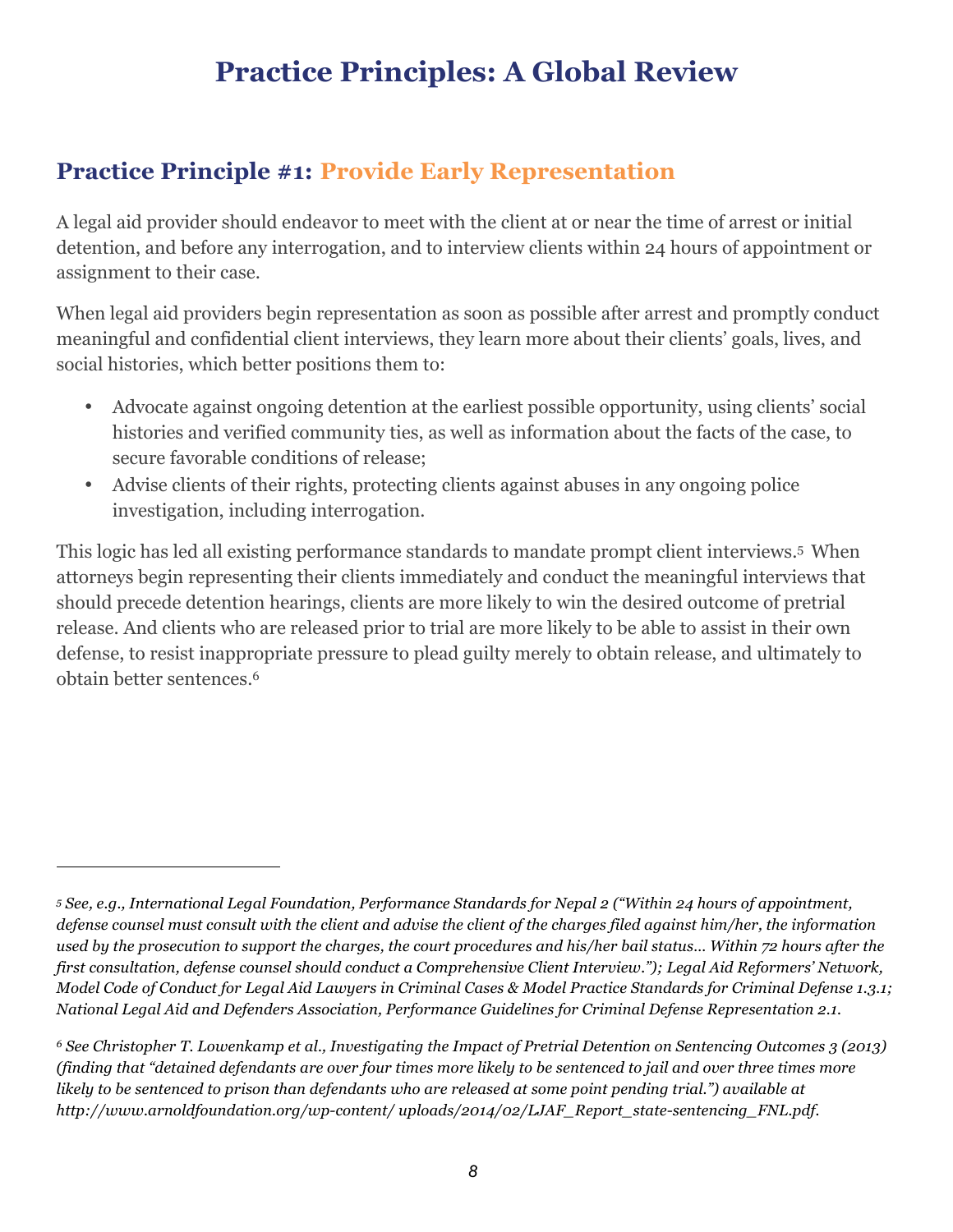### **Principle #1 in Review: Early Representation Across the Globe**

| <b>Australia</b>      | Australia's territories have varying policies, but all provide early access in some way,<br>including one or more of the following: practice standards requiring providers to<br>meet with clients "as early in the process as possible," requiring client contact within<br>certain time limits, providing legal assistance over the phone, and duty lawyer<br>stations at police stations and court houses.                                                                                                             |
|-----------------------|---------------------------------------------------------------------------------------------------------------------------------------------------------------------------------------------------------------------------------------------------------------------------------------------------------------------------------------------------------------------------------------------------------------------------------------------------------------------------------------------------------------------------|
| <b>Czech Republic</b> | The Criminal Procedure Code requires access to counsel, and specifically states<br>"counsel is entitled to take part in all proceedings to which the accused may<br>participate," including during questioning.                                                                                                                                                                                                                                                                                                           |
| Fiji                  | There is a clear right to legal aid in the Legal Aid Act of 1996, and there is a Duty<br>Lawyer Scheme "for those who require assistance instantaneously in court for bails,<br>or mitigations." However, there are no clear guidelines on legal aid practices.                                                                                                                                                                                                                                                           |
| <b>Finland</b>        | The Criminal Procedure Act states "An attorney shall as soon as possible confer with<br>his or her client and begin preparations to assist him or her".                                                                                                                                                                                                                                                                                                                                                                   |
| <b>India</b>          | Under the Legal Services Authority Act of 1987, a person is entitled to receive legal<br>aid at the first point of contact with the criminal justice system, including at the time<br>of arrest and initial detention.                                                                                                                                                                                                                                                                                                    |
| <b>Iraq</b>           | Chapter 1, Article 19(4) of the Constitution of Iraq states that a person's " right to<br>defense [sic] shall be sacred and guaranteed in all phases of investigation and at<br>trial".                                                                                                                                                                                                                                                                                                                                   |
| Japan                 | The Constitution provides that "At all times the accused shall have the assistance of<br>competent counsel who shall, if the accused is unable to secure the same by his own<br>efforts, be assigned to his use by the State." Duty lawyers are available on a daily<br>schedule, and according to the Duty Lawyers Manual should endeavor to meet with<br>an arrested person on the day they are assigned to the case by the Bar Association;<br>the Duty Lawyer's first meeting must be prioritized over interrogation. |
| <b>Kazakhstan</b>     | Detainees must be interrogated within 24 hours of arrest, but only if their right to<br>have a private and confidential legal aid provider before the first interrogation is<br>observed.                                                                                                                                                                                                                                                                                                                                 |
| <b>New Zealand</b>    | The police have a list of legal aid lawyers who can be contacted by phone from the<br>police station when a person is being questioned, detained, or arrested, but the<br>person must request the list. Duty lawyers are provided for those without                                                                                                                                                                                                                                                                       |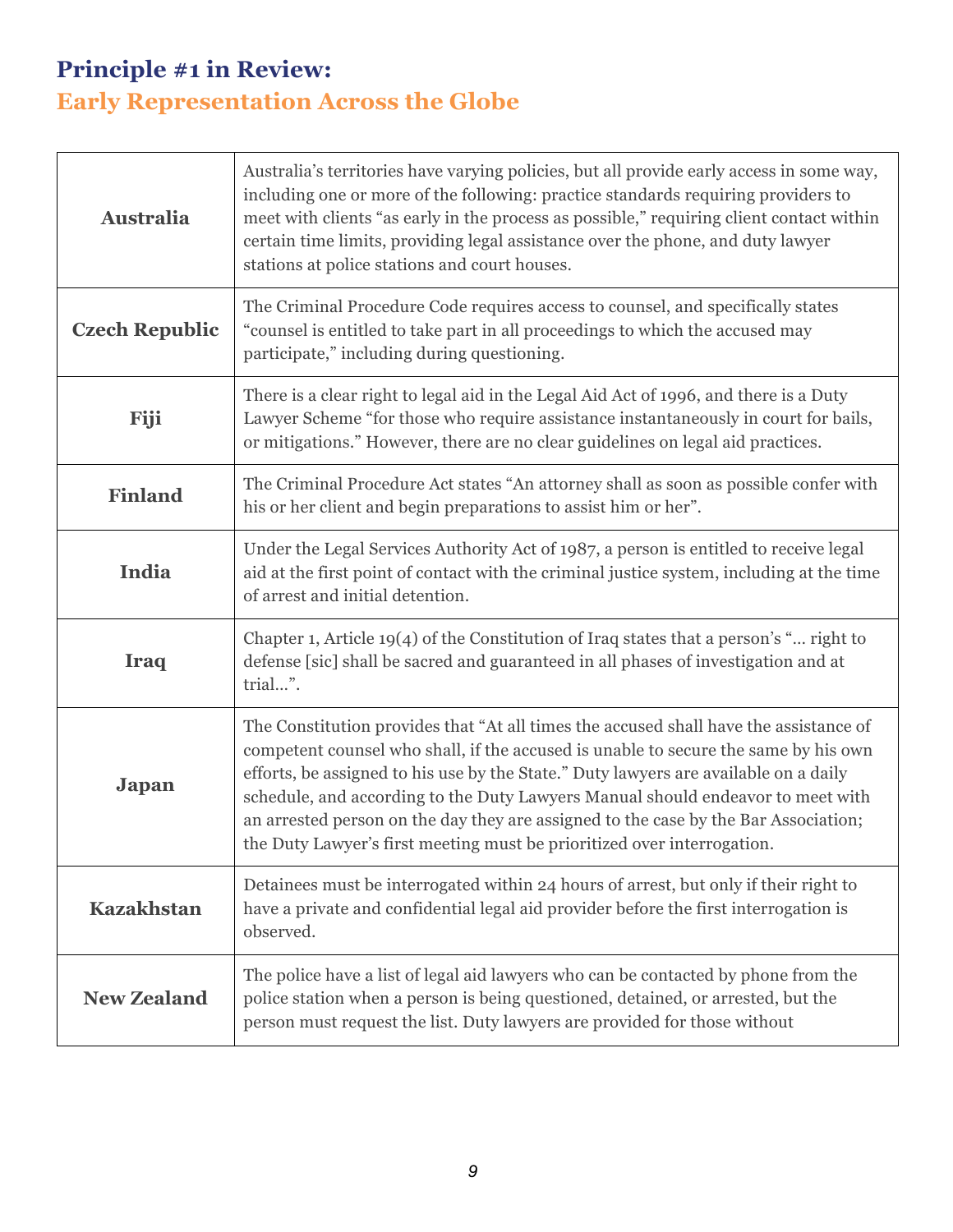|                                   | representation at the District Court, and provide services until the person can<br>officially apply for legal aid.                                                                                                                                                                                                                                                                                                                                                                                                                                                                                                                                       |
|-----------------------------------|----------------------------------------------------------------------------------------------------------------------------------------------------------------------------------------------------------------------------------------------------------------------------------------------------------------------------------------------------------------------------------------------------------------------------------------------------------------------------------------------------------------------------------------------------------------------------------------------------------------------------------------------------------|
| <b>Northern</b><br><b>Ireland</b> | The accused has a right to consult a solicitor anytime they are in custody, and they<br>must be permitted to consult a solicitor within 36 hours of arrival at the police<br>station; anyone who requests legal advice cannot be interviewed before receiving it;<br>anyone who has consulted with a solicitor can request to have the solicitor present<br>when they are interrogated; the Code of Practice prescribes that the role of solicitors<br>at the police station is to protect and advance the rights of the client.                                                                                                                         |
| <b>Papua New</b><br><b>Guinea</b> | The accused have the right to counsel from the time of arrest, and police must<br>proactively inform them of the right "promptly." The Supreme Court has excluded<br>evidence obtained in interrogation after the accused requested, and was not<br>provided, access to a lawyer.                                                                                                                                                                                                                                                                                                                                                                        |
| <b>Russia</b>                     | The right to counsel attaches from the moment of arrest; the Criminal Procedure<br>Code provides that suspects have the right to a private and confidential meeting with<br>counsel before the first interrogation (which must happen within 24 hours of arrest).<br>The Constitutional Court of the Russian Federation has held that it was<br>unconstitutional for the court to allow trial testimony about statements and<br>confessions made in the absence of a lawyer by an individual while he was in pretrial<br>detention.                                                                                                                      |
| <b>Scotland</b>                   | By statute, the accused has the right to have a solicitor informed that he is in custody<br>and requires representation, the solicitor must be contacted as soon as reasonably<br>practicable, and if the accused requests the presence of a solicitor the police interview<br>cannot commence until counsel is present; the solicitor must not be denied access to<br>the accused at any time during the interview.                                                                                                                                                                                                                                     |
| <b>South Africa</b>               | By statute, the right to counsel attached from the time of arrest. Legal Aid South<br>Africa provides legal aid at the first court appearance by use of a duty lawyer at each<br>court; Courts have emphasized that the obligation of providing competent legal<br>representation to clients commences upon appointment of a legal practitioner; Legal<br>Aid South Africa's Standard Operating Procedures require that, as soon as the lawyer<br>is appointed (preferably at the first court appearance), the lawyer must meet the<br>client, explain court processes, consult on bail, and begin preliminary consultation on<br>the facts of the case. |
| <b>Sweden</b>                     | The Code of Judicial Procedure states that the defendant is entitled to meet with the<br>legal aid provider without exceptions prior to any interrogation; the Code of Conduct<br>from the bar association says "An advocate must carry out a mandate with care,<br>accuracy and due timeliness."                                                                                                                                                                                                                                                                                                                                                        |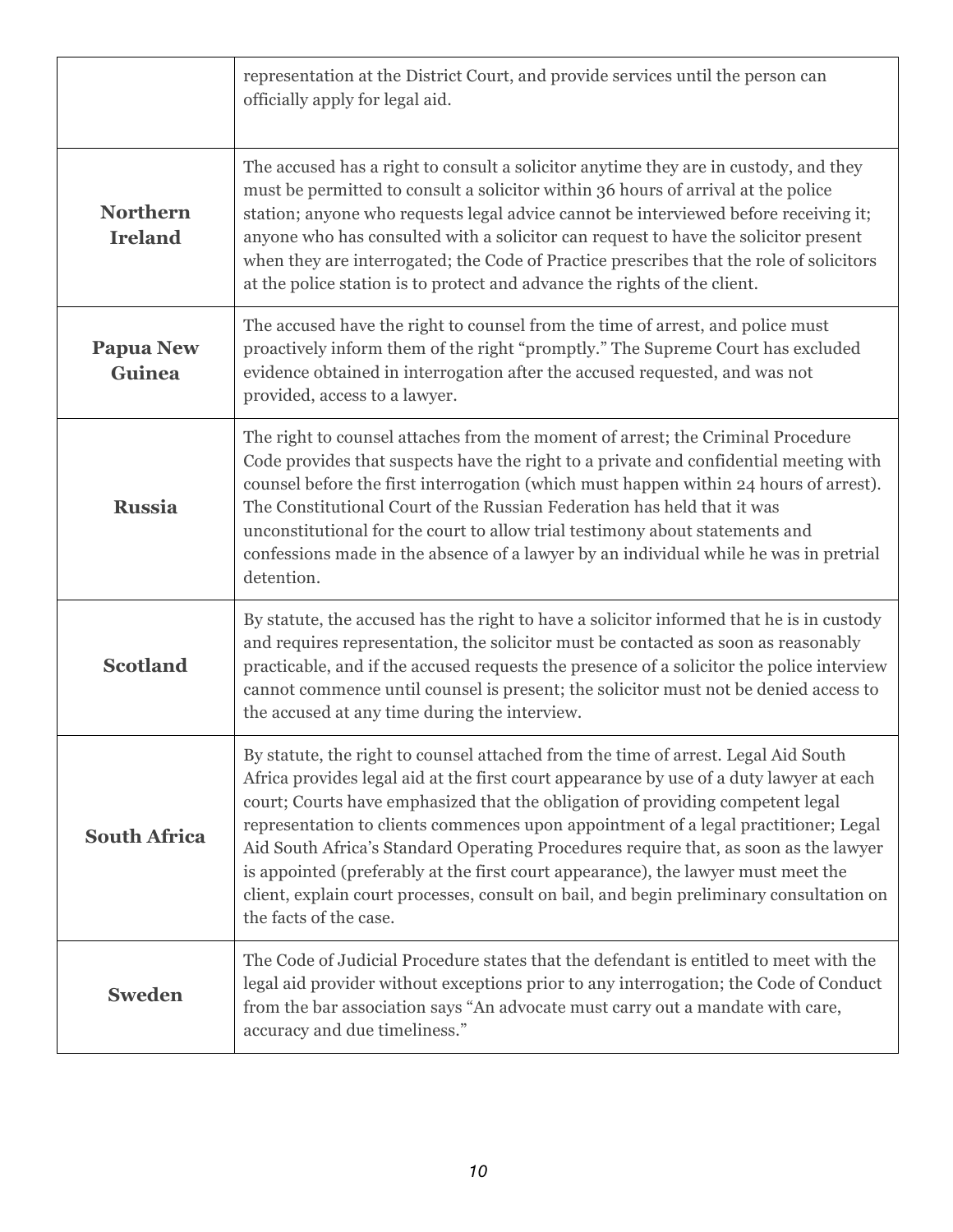| <b>Taiwan</b>         | There is a statutory right to counsel, but it is unclear when it attaches; the Legal Aid<br>Foundation provides legal aid at interrogation for accused meeting certain<br>requirements.                                                                                                                                                                                                                                                                                    |
|-----------------------|----------------------------------------------------------------------------------------------------------------------------------------------------------------------------------------------------------------------------------------------------------------------------------------------------------------------------------------------------------------------------------------------------------------------------------------------------------------------------|
| <b>Thailand</b>       | The Criminal Procedure Code provides the accused the right to meet with a lawyer<br>upon detention and prior to interrogation; however, if the lawyer is unable to attend,<br>urgent questioning can go forward without their presence.                                                                                                                                                                                                                                    |
| <b>Turkey</b>         | Under the Criminal Procedure Code and the Regulation on Arrest, Custody and<br>Interrogation, the suspect or the accused must be notified of his/her right to appoint<br>a defense counsel upon arrest or apprehension, must be provided legal aid (in certain<br>circumstances), and must have the right to privately meet with the lawyer at any<br>point. The Directive on Legal Aid requires the legal aid provider to reach out to the<br>client as soon as possible. |
| <b>United Kingdom</b> | The Police and Criminal Evidence Act holds that a person in custody is entitled to a<br>solicitor at any time upon request, and must be permitted to consult a solicitor as<br>soon as practicable.                                                                                                                                                                                                                                                                        |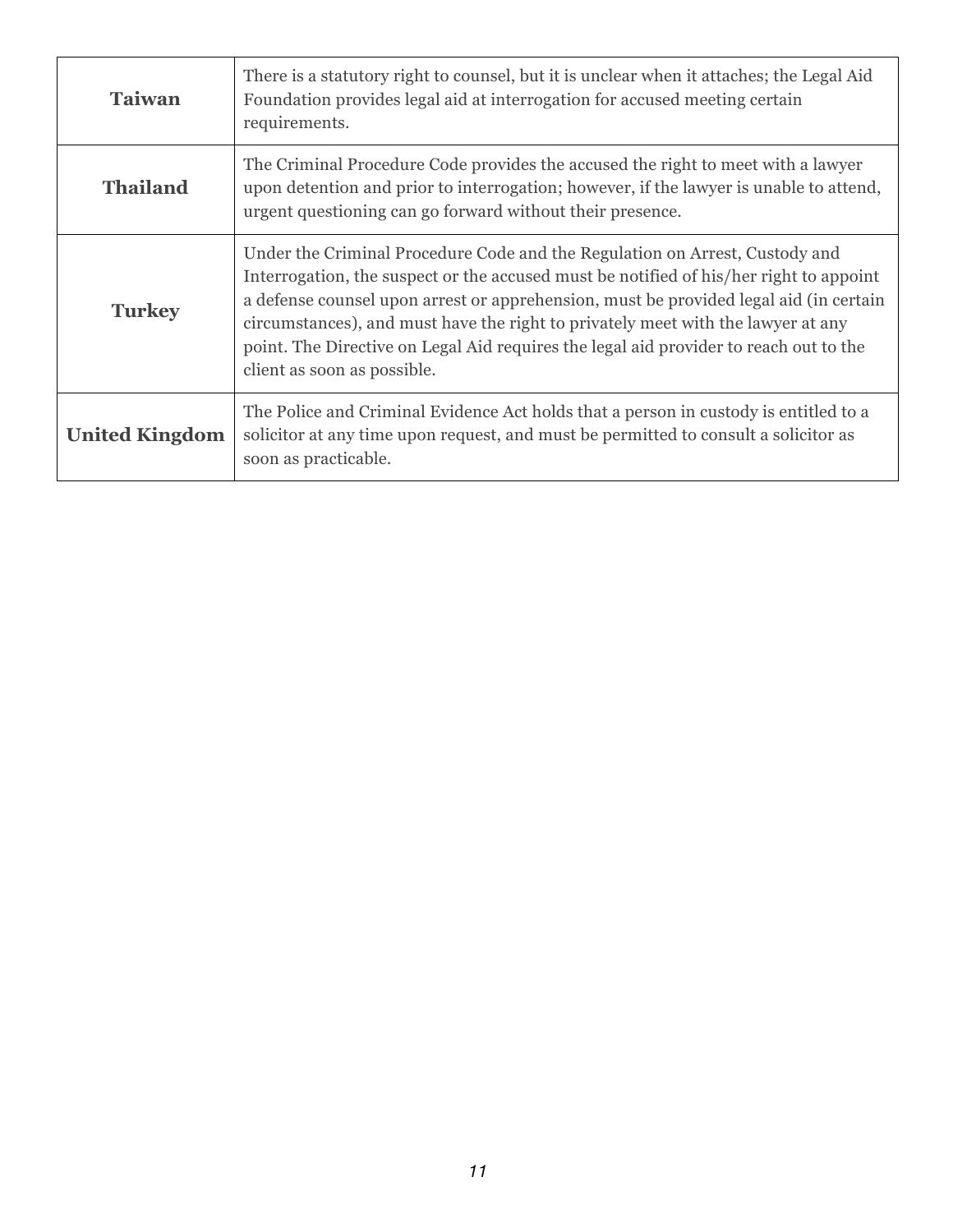### **Practice Principle #2: Provide Client-Centered Advocacy**

A legal aid provider should counsel the client thoroughly and empower the client to make all of the important decisions in the case.

Within the constraints of laws and ethics, criminal legal aid providers should serve their clients through client-directed advocacy–advocacy that helps clients achieve goals that they determine after consultation with counsel. Otherwise, providers are not their clients' agents. Existing performance standards therefore agree that criminal legal aid providers are obligated to counsel their clients thoroughly throughout the case, ensuring that clients understand their rights and their options, and to advocate for the interests and goals that clients determine for themselves.7

#### **Principle #2 in Review: Client-Centered Advocacy Across the Globe**

| <b>Australia</b>      | All but one of the territories has practice standards/conduct rules stipulating, e.g.<br>that attorneys must keep clients informed, promptly respond to client requests, and<br>communicate with clients in a way they can understand and to an extent that allows<br>them to make informed decisions                                                                                                                            |
|-----------------------|----------------------------------------------------------------------------------------------------------------------------------------------------------------------------------------------------------------------------------------------------------------------------------------------------------------------------------------------------------------------------------------------------------------------------------|
| <b>Czech Republic</b> | The Attorney Act states ""The attorney is obliged to protect and enforce the rights<br>and legitimate interests of the client and to follow his instructions."                                                                                                                                                                                                                                                                   |
| Fiji                  | There is a clear right to legal aid in the Legal Aid Act of 1996, and there is a Duty<br>Lawyer Scheme "for those who require assistance instantaneously in court for bails,<br>or mitigations." However, there are no clear guidelines on legal aid practices.                                                                                                                                                                  |
| <b>Finland</b>        | The Code of Conduct for Lawyers requires attorneys to keep clients informed of case<br>progress, and to "must submit all important measures concerning the interests of the<br>client for approval by the same, unless prevented by the urgency of the matter or by<br>other compelling reasons."                                                                                                                                |
| India                 | The performance standards set by NALSA provide that an appointed legal aid lawyer<br>should interact with their client to better understand their case and keep the client<br>informed; the Supreme Court has directed all Legal Services Authorities/Committees<br>to extend videoconferencing "to facilitate dialogue between the counsel and his client<br>would further the cause of justice and make legal aid meaningful." |

*<sup>7</sup> See American Bar Association, Standards for Criminal Justice: Prosecution and Defense Function, 3d ed., 4.5.1, 4.5.2 (1993).*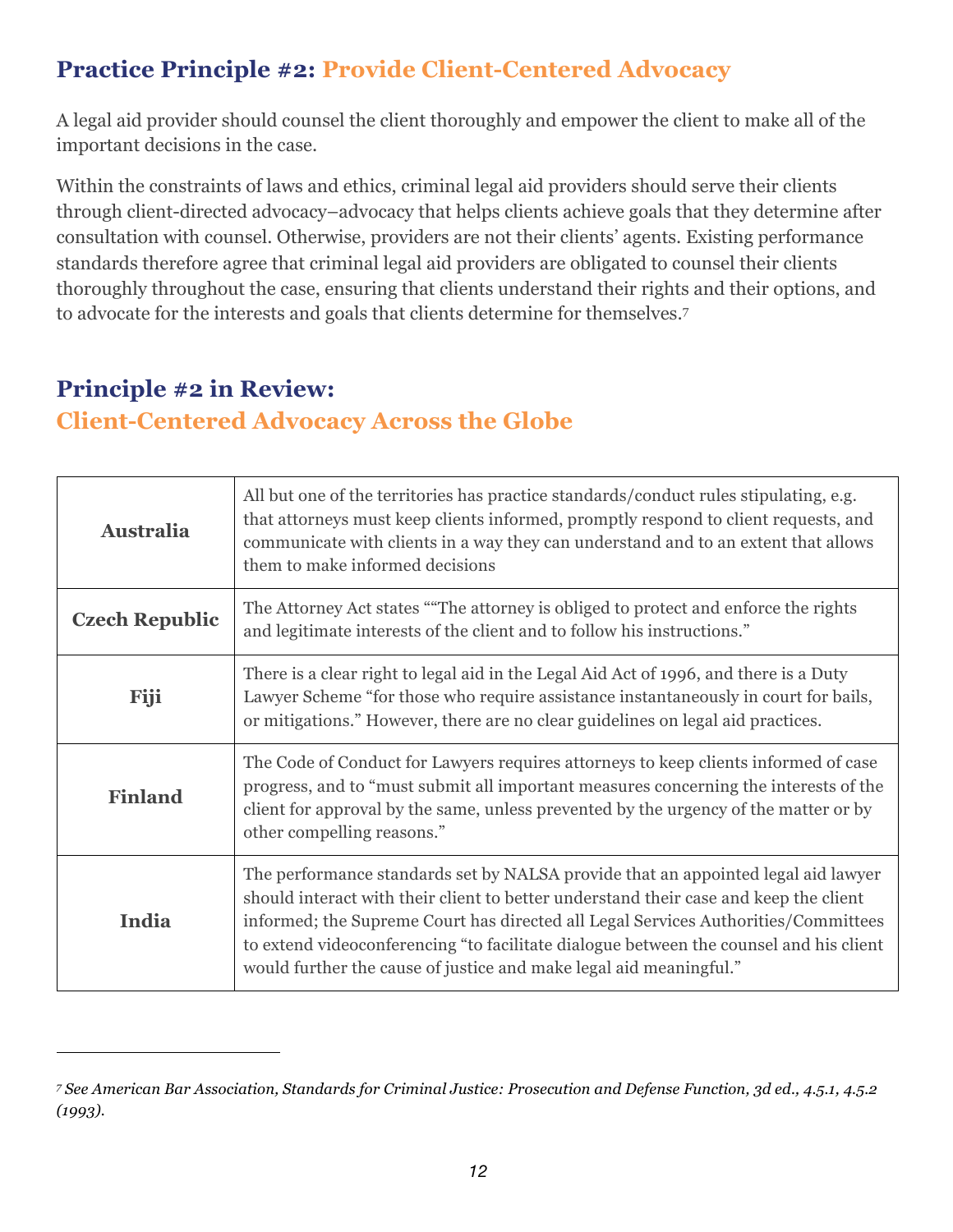| <b>Iraq</b>                       | The Attorneys Code requires lawyers to represent their clients with due care and<br>holds the lawyers responsible (i) for any gross negligence / wrongful act or (ii) in the<br>event that such lawyers have acted outside the scope of their<br>authority/representation.                                                                                                                                                                                                                       |
|-----------------------------------|--------------------------------------------------------------------------------------------------------------------------------------------------------------------------------------------------------------------------------------------------------------------------------------------------------------------------------------------------------------------------------------------------------------------------------------------------------------------------------------------------|
| <b>Japan</b>                      | The Lawyers' Duties Basic Rules provide that lawyers should explain the right to<br>defense, including right to remain silence, to their clients appropriately, and should<br>counsel the client thoroughly, empowering the client to make all the important<br>decisions in the case.                                                                                                                                                                                                           |
| <b>Kazakhstan</b>                 | The law stipulates that legal aid providers shall not take any actions against the<br>interest of the client, and shall explain to the client the potential results and<br>consequences of legal assistance, including the nature and amount of financial costs.                                                                                                                                                                                                                                 |
| <b>New Zealand</b>                | Practice Standards require that the legal aid lawyer gives timely, appropriate and<br>sufficiently detailed advice and explanations to the client to enable him/her to make<br>an informed decision about the matter, should advise the client as to relevant<br>defenses, and discuss the prosecution's brief with the client. The Rules require that<br>the lawyer should give the client clear advice and discuss with the client his/her<br>objectives and how they should best be achieved. |
| <b>Northern</b><br><b>Ireland</b> | Under the International Code of Ethics, solicitors must act in the best interest of the<br>client, and must give the client candid opinions of their case; the Code of Practice<br>prescribes that the role of solicitors at the police station is to protect and advance the<br>rights of the client; the Bar's Code of Conduct requires Barristers to explain<br>procedures, and the case's strengths and weaknesses, in language the client can<br>understand.                                |
| <b>Papua New</b><br>Guinea        | Rules of Professional Conduct require lawyers to treat clients fairly and in good faith,<br>with frankness, and providing advice so that the client can make informed decisions.<br>The Supreme Court has ruled in favor of accused who were committed to bad<br>outcomes after their legal aid lawyer failed to properly communicate with them and<br>understand their wishes.                                                                                                                  |
| <b>Russia</b>                     | By statute, legal aid lawyers are not permitted to "take a position in a case that runs<br>contrary to a client's will."                                                                                                                                                                                                                                                                                                                                                                         |
| <b>Scotland</b>                   | The Scottish Faculty of Advocates' Guide to Professional Conduct of Advocates"<br>requires defense counsel to advise and represent clients in accordance with the<br>European Code of Conduct; they should provide the necessary information for the<br>client to make informed decisions regarding their defense.                                                                                                                                                                               |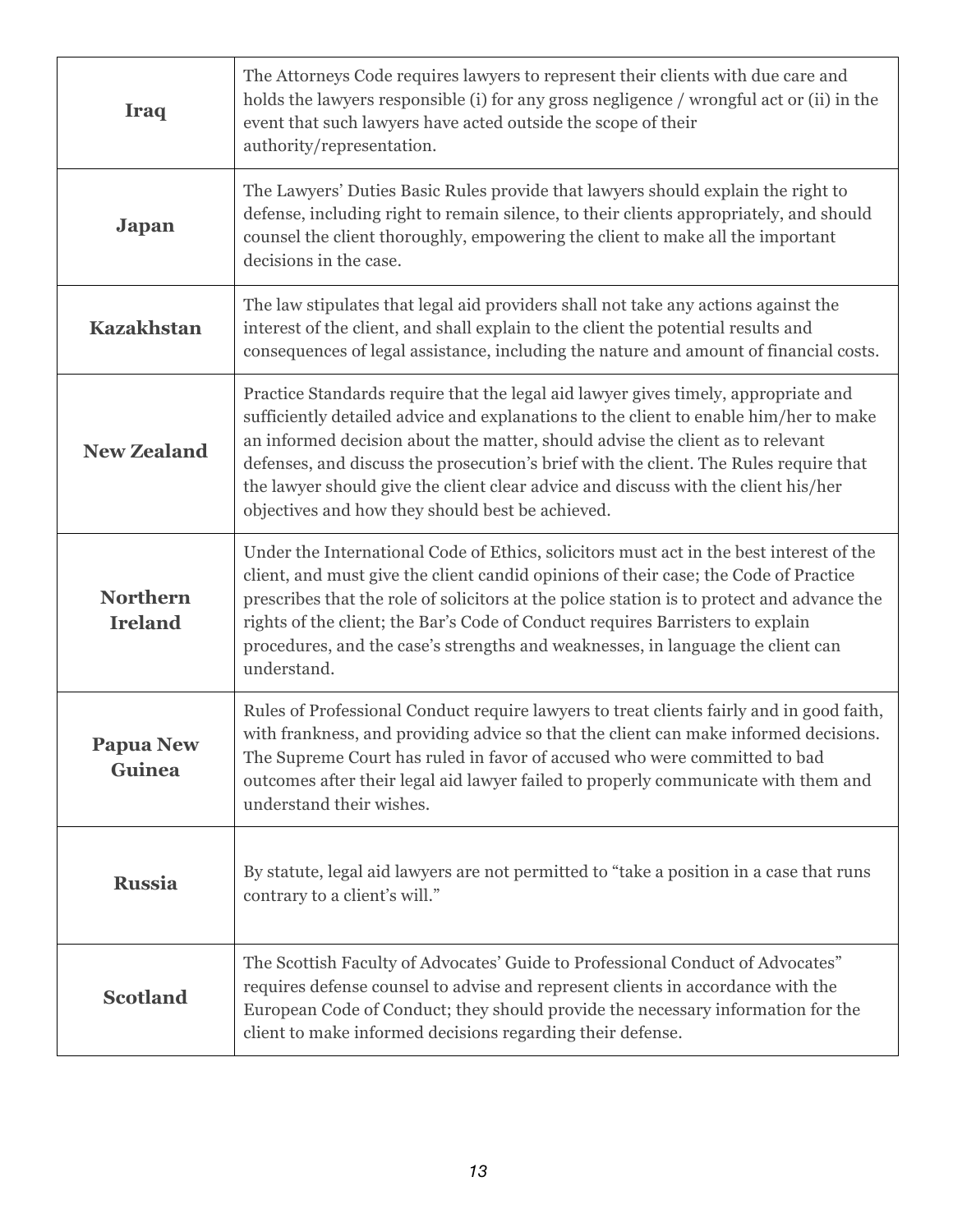| <b>South Africa</b>   | Legal Aid South Africa's Standard Operating Procedures set clear parameters for<br>consultations with clients, and the Supreme Court of Appeal has emphasized the<br>necessity of client consultation and effective representation.                                                                                                                                                                                                                                                                                                                               |
|-----------------------|-------------------------------------------------------------------------------------------------------------------------------------------------------------------------------------------------------------------------------------------------------------------------------------------------------------------------------------------------------------------------------------------------------------------------------------------------------------------------------------------------------------------------------------------------------------------|
| <b>Sweden</b>         | The bar association's Code of Conduct holds "The principal responsibility of an<br>Advocate is to show fidelity and loyalty towards the client. As an independent adviser,<br>the Advocate is obliged to represent and act in the client's best interests within the<br>established framework of the law and good professional conduct The main<br>obligation of an advocate is to protect his or her client's interests in the best way<br>possible and to the best of his or her ability, meaning that he or she shall be loyal and<br>truthful to the client." |
| <b>Taiwan</b>         | The bar association's Code of Ethics states "A lawyer shall, with regard to a matter<br>he/she has accepted, inform the client frankly of his/her legal opinion, and he/she<br>may not intentionally distort the interpretation of a law or decree, or provide the<br>client with deceptive information, thereby misleading the client to entertain wrong<br>expectations or make wrong judgment."                                                                                                                                                                |
| <b>Thailand</b>       | There are not specific provisions regarding the lawyer's obligation to provide client-<br>centered advocacy.                                                                                                                                                                                                                                                                                                                                                                                                                                                      |
| <b>Turkey</b>         | The Turkish Attorneyship Code states "The defense counsel appointed within the<br>scope of the selected or obligatory defense counseling is under the obligation to carry<br>out the defense duty with care, accuracy and integrity in a matter to comply with the<br>sacredness of his profession; to act in compliance with the respectability and<br>trustworthiness required by the profession and to comply with the professional rules<br>set".                                                                                                             |
| <b>United Kingdom</b> | The Legal Aid Agency's quality standards state "advice and/or action to be taken<br>must be tailored to the client's needs; issues must be explained to the client and<br>general progress must be confirmed in writing to them at appropriate stages.                                                                                                                                                                                                                                                                                                            |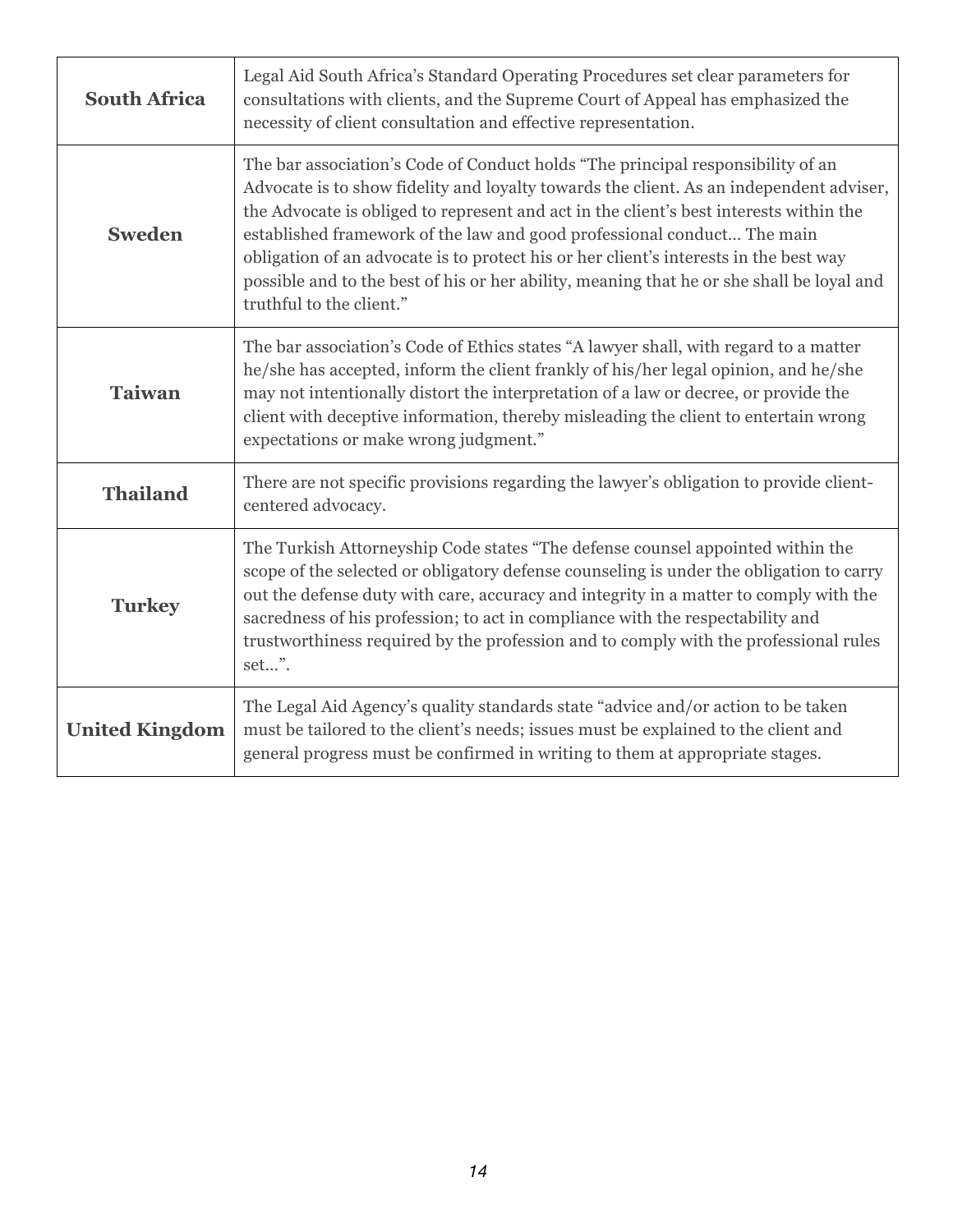### **Practice Principle #3: Advocate for Pretrial Liberty**

A legal aid provider should advocate for the client's release from pretrial custody at the earliest possible opportunity and throughout the case, as appropriate.

Illegally imposed and extended pre-trial detention is one of the most common, significant, and widespread abuses by criminal justice systems around the world, and is directly connected with lack of early access to quality legal aid services. Pre-trial detention should only be imposed in a narrow set of cases, and yet it is often instead the default for those arrested even for minor offenses. It is crucial that lawyers advocate strongly for pretrial release; clients who are released prior to trial are more likely to be able to assist in their own defense, to resist inappropriate pressure to plead guilty merely to obtain release, and ultimately to obtain better sentences.8

# **Principle #3 in Review:**

#### **Advocacy for Pre-Trial Liberty Across the Globe**

| <b>Australia</b>      | In most territories, practice standards and/or local laws require legal aid providers to<br>communicate with their clients regarding bail and to apply wherever appropriate.                                                                                                                                                                                                                                                                                                                               |
|-----------------------|------------------------------------------------------------------------------------------------------------------------------------------------------------------------------------------------------------------------------------------------------------------------------------------------------------------------------------------------------------------------------------------------------------------------------------------------------------------------------------------------------------|
| <b>Czech Republic</b> | Counsel is permitted to request pre-trial release, but is not required to do so.                                                                                                                                                                                                                                                                                                                                                                                                                           |
| Fiji                  | There is a clear right to legal aid in the Legal Aid Act of 1996, and there is a Duty<br>Lawyer Scheme "for those who require assistance instantaneously in court for bails,<br>or mitigations." However, there are no clear guidelines on legal aid practices.                                                                                                                                                                                                                                            |
| <b>Finland</b>        | While there is no specific standard requiring advocacy for pre-trial liberty, the Code<br>of Conduct for lawyers states "An attorney has an obligation to pursue the client's<br>interests to the best of the attorney's ability in accordance with the law and proper<br>professional conduct" and "An attorney shall conscientiously and in accordance with<br>good advocacy practice protect the rights and interests of his or her client and for this<br>purpose promote the resolution of the case." |
| India                 | NALSA's performance standards require legal aid lawyers to notify the Secretary of<br>the District Legal Services when a bail application should be filed, preferably at the<br>earliest possible opportunity.                                                                                                                                                                                                                                                                                             |

*<sup>8</sup> See Christopher T. Lowenkamp et al., Investigating the Impact of Pretrial Detention on Sentencing Outcomes 3 (2013) (finding that "detained defendants are over four times more likely to be sentenced to jail and over three times more likely to be sentenced to prison than defendants who are released at some point pending trial.") available at http://www.arnoldfoundation.org/wp-content/ uploads/2014/02/LJAF\_Report\_state-sentencing\_FNL.pdf.*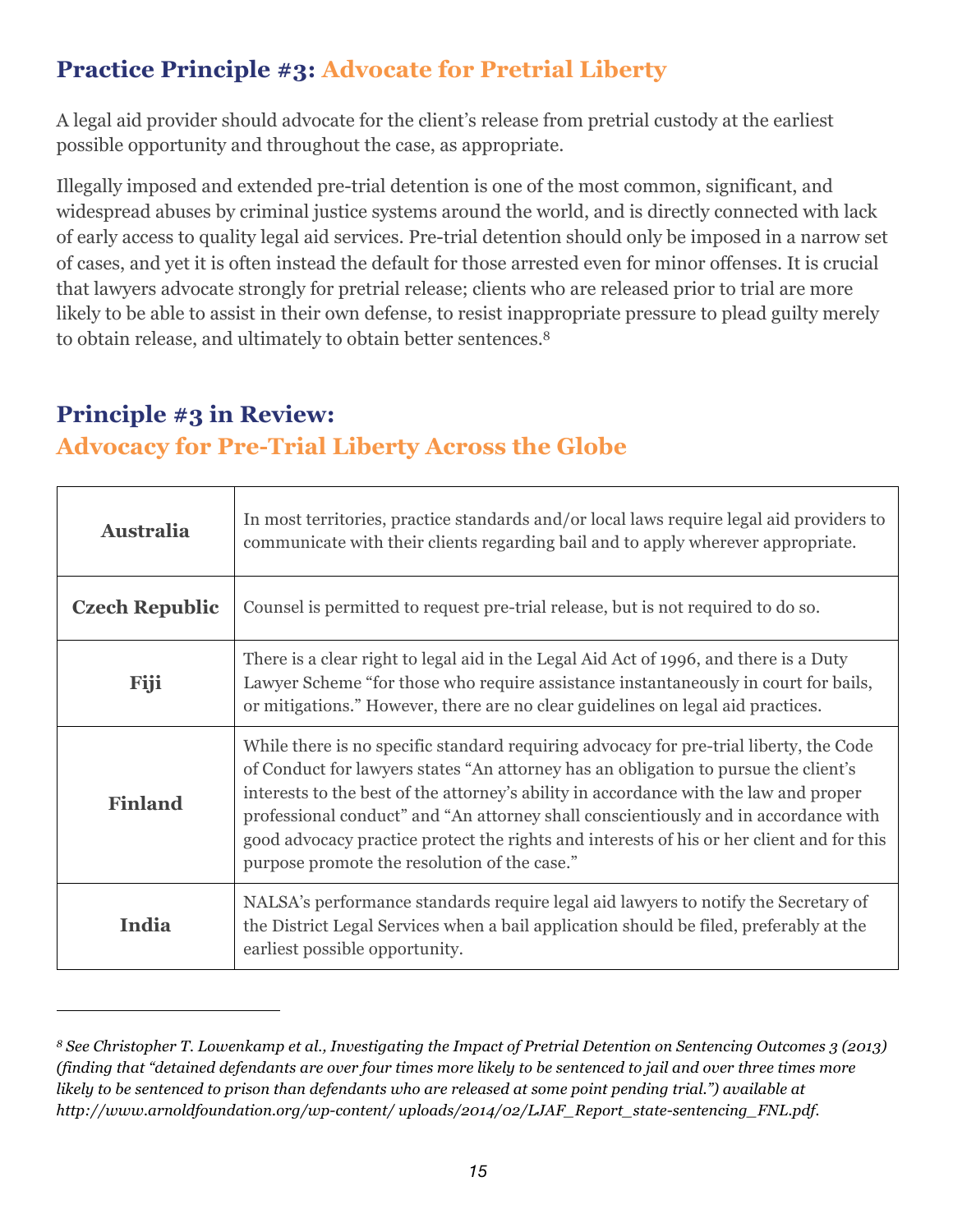| <b>Iraq</b>                       | While there is no express obligation for defense lawyers to advocate for pretrial<br>liberty, the Constitution and Criminal Procedure Code provide a clear right against<br>arbitrary detention, and the Attorneys Code requires attorneys to represent their<br>clients with "due care."                                                                                        |
|-----------------------------------|----------------------------------------------------------------------------------------------------------------------------------------------------------------------------------------------------------------------------------------------------------------------------------------------------------------------------------------------------------------------------------|
| <b>Japan</b>                      | According to the Lawyers' Rules, "Lawyers should endeavor to release an arrested<br>suspect or indicted defendant," including by filing relevant motions and appeals.                                                                                                                                                                                                            |
| <b>Kazakhstan</b>                 | The law does not impose on a legal aid provider an obligation to advocate for pretrial<br>liberty.                                                                                                                                                                                                                                                                               |
| <b>New Zealand</b>                | Practice Standards require legal aid providers to consider making a bail application<br>in a timely fashion; they may only advocate for release with the consent of the client.                                                                                                                                                                                                  |
| <b>Northern</b><br><b>Ireland</b> | Police must decide on release/charging within 24 hours of arrest, and the solicitor<br>has a general duty to advocate for the best interest of the client, so in effect they are<br>required to advocate for the release of the client at the police stage.                                                                                                                      |
| <b>Papua New</b><br><b>Guinea</b> | The accused has the right to bail; the Professional Conduct Rules require lawyers to<br>take legal action to protect and advance the client's interest, and to conduct each case<br>in a manner that is most advantageous to the client.                                                                                                                                         |
| <b>Russia</b>                     | No one may be held in custody without formal charges for more than 48 hours; the<br>Constitutional Court has ruled that requiring permission from prosecutors for<br>defense lawyers to meet with clients in pretrial detention violated the Constitution.                                                                                                                       |
| <b>Scotland</b>                   | The police may detail the accused for up to 24 hours if certain criteria are met; the<br>solicitor is expected to inquire as to the criteria and make representations as to<br>whether continued detention is necessary or whether bail should be granted.                                                                                                                       |
| <b>South Africa</b>               | Statutes clearly set the procedures for defense counsel to advocate for bail from the<br>first hearing; Legal Aid South Africa's Standard Operating Procedures require the<br>lawyer appointed at the first hearing to consult with the client in order to obtain<br>instructions on bringing a bail application, and sets comprehensive guidelines for<br>making bail requests. |
| <b>Sweden</b>                     | National law holds that an arrested person and his defense counsel shall be afforded<br>the opportunity to be heard regarding detention.                                                                                                                                                                                                                                         |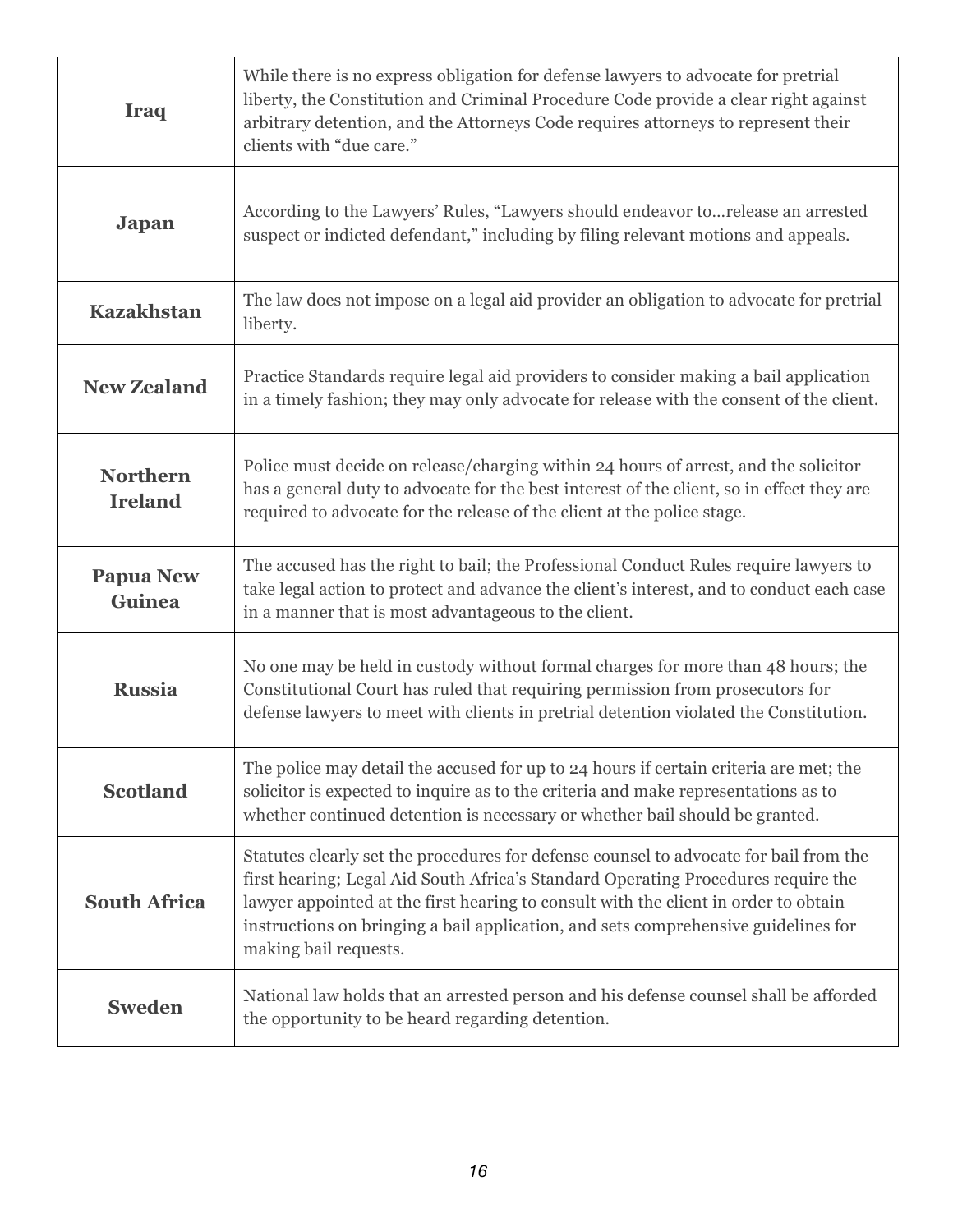| <b>Taiwan</b>         | The 2014 Habeas Corpus Act clarifies the right to challenge pretrial detention.                                                              |
|-----------------------|----------------------------------------------------------------------------------------------------------------------------------------------|
| <b>Thailand</b>       | The Criminal Procedure Code allows the accused or their lawyer to submit habeas<br>corpus petitions, which must be ruled on "without delay." |
| <b>Turkey</b>         | The law protects the right to motion for pretrial release, but does not address a<br>lawyer's obligation to do so.                           |
| <b>United Kingdom</b> | No information provided.                                                                                                                     |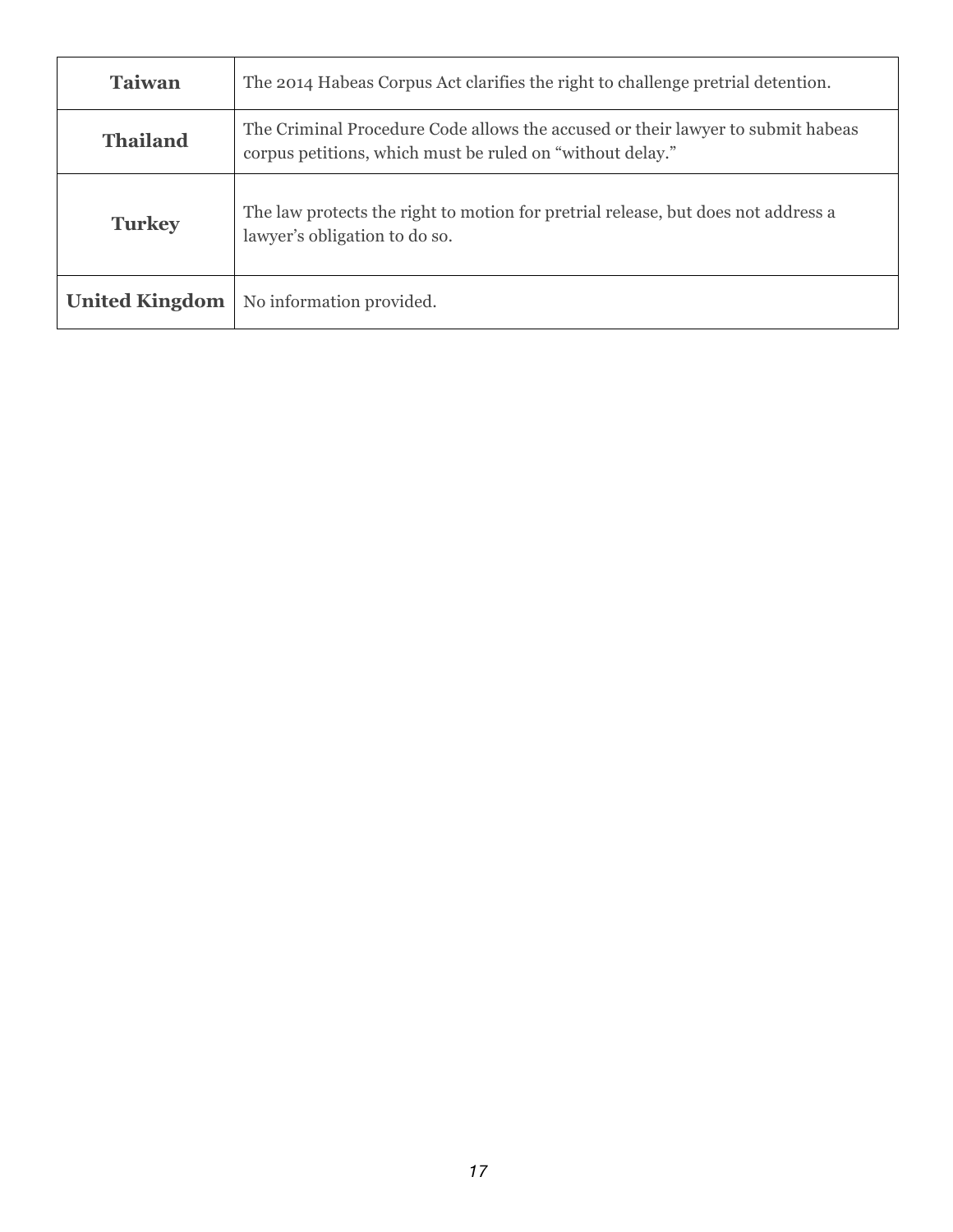### **Practice Principle #4: Engage in Independent Fact Investigation**

A legal aid provider should conduct an independent fact investigation, including visiting the scene of the alleged offense and interviewing all potential witnesses in the case.

Independent fact investigation is the prerequisite for adversarial defense advocacy on the question of guilt and innocence at trial. Without independent investigation to challenge the prosecution's case and develop a robust defense theory, providers are entirely dependent on the version of the facts collected by law enforcement or the courts. The experience of providers in developed and developing countries that have embraced independent fact investigation, as well as the findings of researchers examining the impact of investigation, show that investigation can make a meaningful different in the outcomes of cases.9 The consensus of existing legal aid performance standards mandates independent defense investigation.10

### **Principle #4 in Review: Independent Fact Investigation Across the Globe**

| Australia             | About half of the territories have practice standards that require a level of detail<br>regarding statements of fact and forensic analysis that can only be fulfilled by<br>reasonable investigation; the other half of territories do not address the matter.  |
|-----------------------|-----------------------------------------------------------------------------------------------------------------------------------------------------------------------------------------------------------------------------------------------------------------|
| <b>Czech Republic</b> | The Criminal Procedure Code provides that counsel is entitled to investigate,<br>including visiting the scene and interviewing witnesses, and inspecting the police file.                                                                                       |
| Fiji                  | There is a clear right to legal aid in the Legal Aid Act of 1996, and there is a Duty<br>Lawyer Scheme "for those who require assistance instantaneously in court for bails,<br>or mitigations." However, there are no clear guidelines on legal aid practices. |

*<sup>9</sup> See, e.g., Dottie Carmichael and Miner P. Barchmanks III, Wichita County Public Defender Office: An Evaluation of Case Processing, Client Outcomes, and Costs iii (2012). Ghadanfar Kamanji, the legal director at the International Legal Foundation's public defender office in the West Bank, explained it this way: "Now that we have adopted performance standards, we perform field investigation in every case. We visit crime scenes, take pictures, and interview witnesses. We get more dismissals and acquittals now. Investigation makes a real, meaningful difference." (Interview notes on file with author).*

*<sup>10</sup> National Legal Aid and Defenders Association, Performance Guidelines for Criminal Defense Representation 4.1(a); International Legal Foundation, Performance Standards for Nepal 2 (requiring providers to take investigation steps including "interviewing witnesses and police officers, visiting the scene of the incident, photographing the scene as well as any injuries to the client or damage to property, collecting evidence and viewing evidence in the possession of the government…").*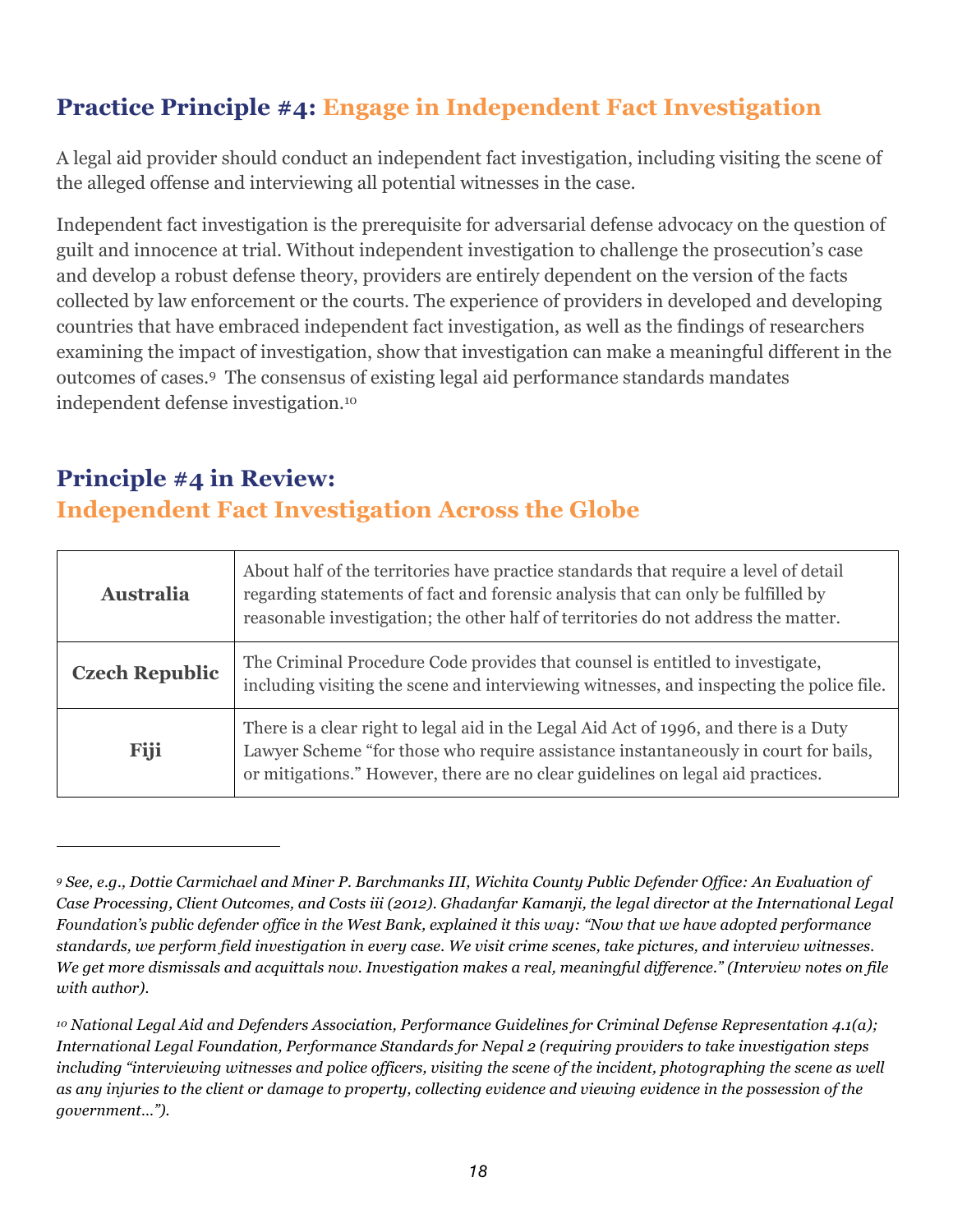| <b>Finland</b>                    | The Commentary of the Code of Conduct for Lawyers makes clear that an attorney<br>has the right and obligation to interview potential witnesses and experts before trial,<br>and that they must carry out assignments with "due care" that includes adequate<br>examination of the facts and the law.                                                                                                                                |
|-----------------------------------|--------------------------------------------------------------------------------------------------------------------------------------------------------------------------------------------------------------------------------------------------------------------------------------------------------------------------------------------------------------------------------------------------------------------------------------|
| India                             | There is no formal requirement for this, but it reasonably falls under the general duty<br>of diligence and competence in NALSA's performance standards and multiple court<br>decisions.                                                                                                                                                                                                                                             |
| Iraq                              | The Criminal Procedure Code provides a clear right for the accused to attend an<br>investigation; however, there are no requirements beyond "due care" for attorneys to<br>engage in investigation.                                                                                                                                                                                                                                  |
| <b>Japan</b>                      | The Judicial Research and Training Institute ("JRTI")'s Criminal Defense Practices<br>textbook suggests lawyers conducting an independent fact investigation, including<br>interviewing potential witnesses and visiting relevant site (P36). Note that it is<br>required to take trainings at the JRTI to become a Japanese qualified lawyer, and the<br>JFTI textbook is one of the most prominent standards for Japanese lawyers. |
| <b>Kazakhstan</b>                 | The law requires attorneys to take any actions not prohibited by law in order to<br>establish factual circumstances aimed at ensuring the rights, freedom, and legitimate<br>interests of the client, and grants a legal aid provider the right to obtain information<br>necessary for defending his/her client and/or representing the latter's interests by,<br>inter alia, interviewing potential witnesses (upon their consent). |
| <b>New Zealand</b>                | Legal aid lawyers appear to have the right, but not the obligation, to review evidence,<br>interview witnesses, identify legal and factual issues, obtain and view reports, and<br>visit the scene of the alleged offense.                                                                                                                                                                                                           |
| Northern<br><b>Ireland</b>        | The general practice is for solicitors to conduct investigation from an early stage so<br>that they can prepare a defense; they are entitled to call witnesses and produce<br>witness evidence.                                                                                                                                                                                                                                      |
| <b>Papua New</b><br><b>Guinea</b> | There are no specific provisions regarding independent defense investigation; the<br>Professional Conduct Rules require lawyers to take legal action to protect and<br>advance the client's interest, and to conduct each case in a manner that is most<br>advantageous to the client.                                                                                                                                               |
| <b>Russia</b>                     | Criminal defense counsel is entitled to "collect data necessary for the rendering of<br>legal aid, including to request state power bodies  to provide [documents]" and to<br>interview people, collect physical evidence, recruit experts, and meet privately with<br>their client (including when in detention).                                                                                                                   |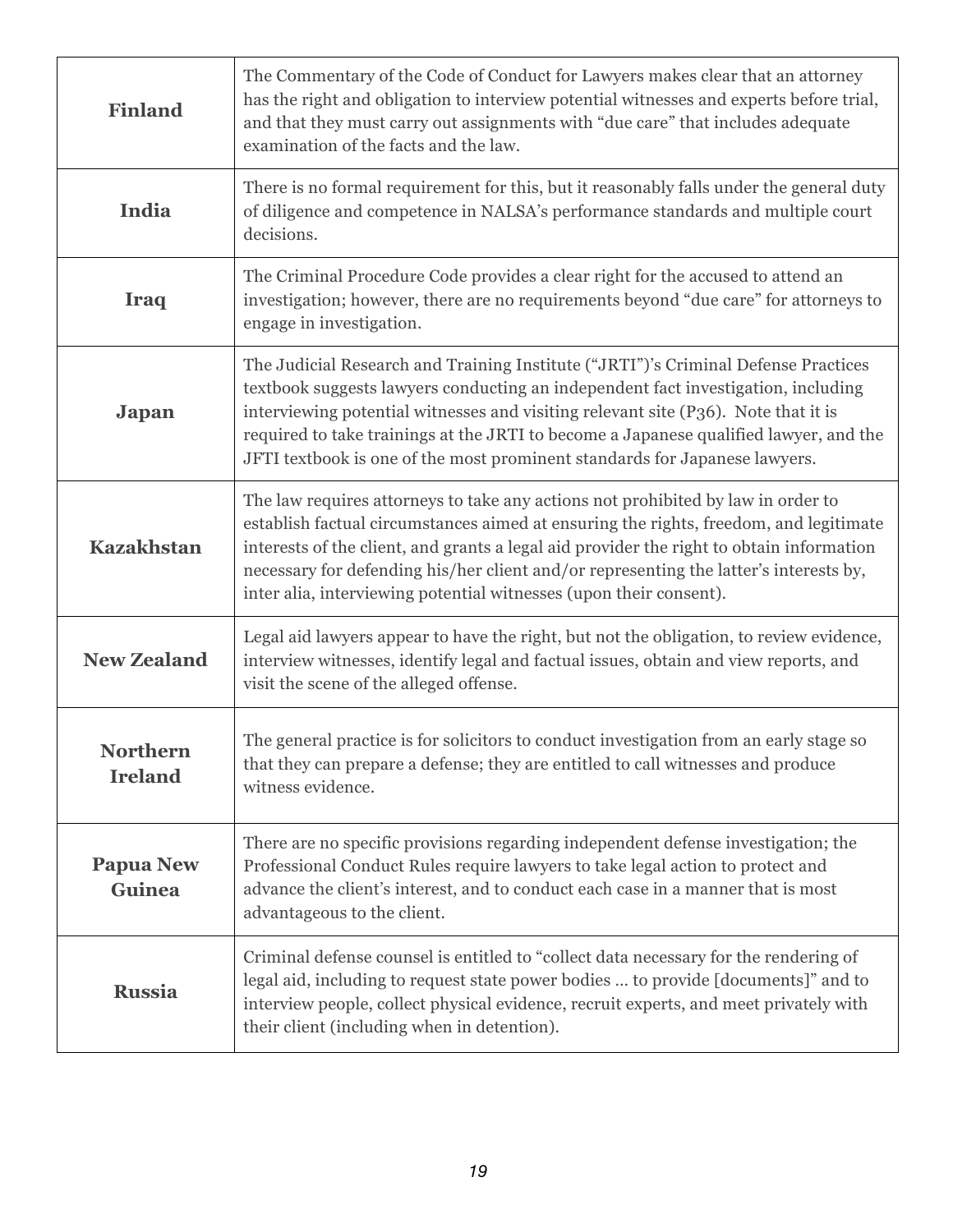| <b>Scotland</b>       | The Criminal Justice (Scotland) Act provides a framework for legal aid providers to<br>conduct factual investigation from an early stage; the Solicitor's Code of Conduct<br>prescribes that solicitors must take all reasonable steps to obtain potential evidence<br>in a case directly from witnesses and should judge whether that witness' evidence is<br>relevant to the particular case.                                 |
|-----------------------|---------------------------------------------------------------------------------------------------------------------------------------------------------------------------------------------------------------------------------------------------------------------------------------------------------------------------------------------------------------------------------------------------------------------------------|
| <b>South Africa</b>   | There is a constitutional right to "adduce and challenge evidence;" Legal Aid South<br>Africa's Standard Operating Procedures require appointed lawyers to arrange and<br>conduct consultations with potential defense witnesses, consider whether defense<br>experts will be required and procure them, and carry out any necessary pre-trial<br>inspection.                                                                   |
| <b>Sweden</b>         | The Code of Judicial Procedures sets parameters for defense counsel to be informed<br>of the investigation, and to state what inquiries they consider necessary. The bar<br>association's Code of Conduct sets that the advocate is free to contact witnesses and<br>obtain testimony, even when the witness is called by the prosecutor, and actively<br>seeking evidence is generally included in an advocate's duty of care. |
| <b>Taiwan</b>         | The bar association's Code of Ethics states that a lawyer must collect evidence<br>faithfully, investigate the case, and interrogate witnesses. The Attorney Regulation<br>Act states that an attorney should diligently uncover facts and evidence to support<br>the client's case. The Code of Criminal Procedure gives the defense attorney the right<br>to examine the case file and exhibits.                              |
| <b>Thailand</b>       | There are no specific provisions requiring investigation, but legal aid providers are<br>entitled to have their expenses reimbursed, which suggests support for investigation<br>activities.                                                                                                                                                                                                                                    |
| <b>Turkey</b>         | Defense counsel has the right to be present for investigation activities, and review the<br>full investigation file; the Directive on Legal Aid states that the legal aid provider<br>must act independently by protecting the client's benefits, and by contributing to the<br>revelation of material facts.                                                                                                                   |
| <b>United Kingdom</b> | Scotland's Code of Practice for Criminal Legal Assistance require solicitors to record<br>evidence and cite necessary witnesses in sufficient time prior to trial.                                                                                                                                                                                                                                                              |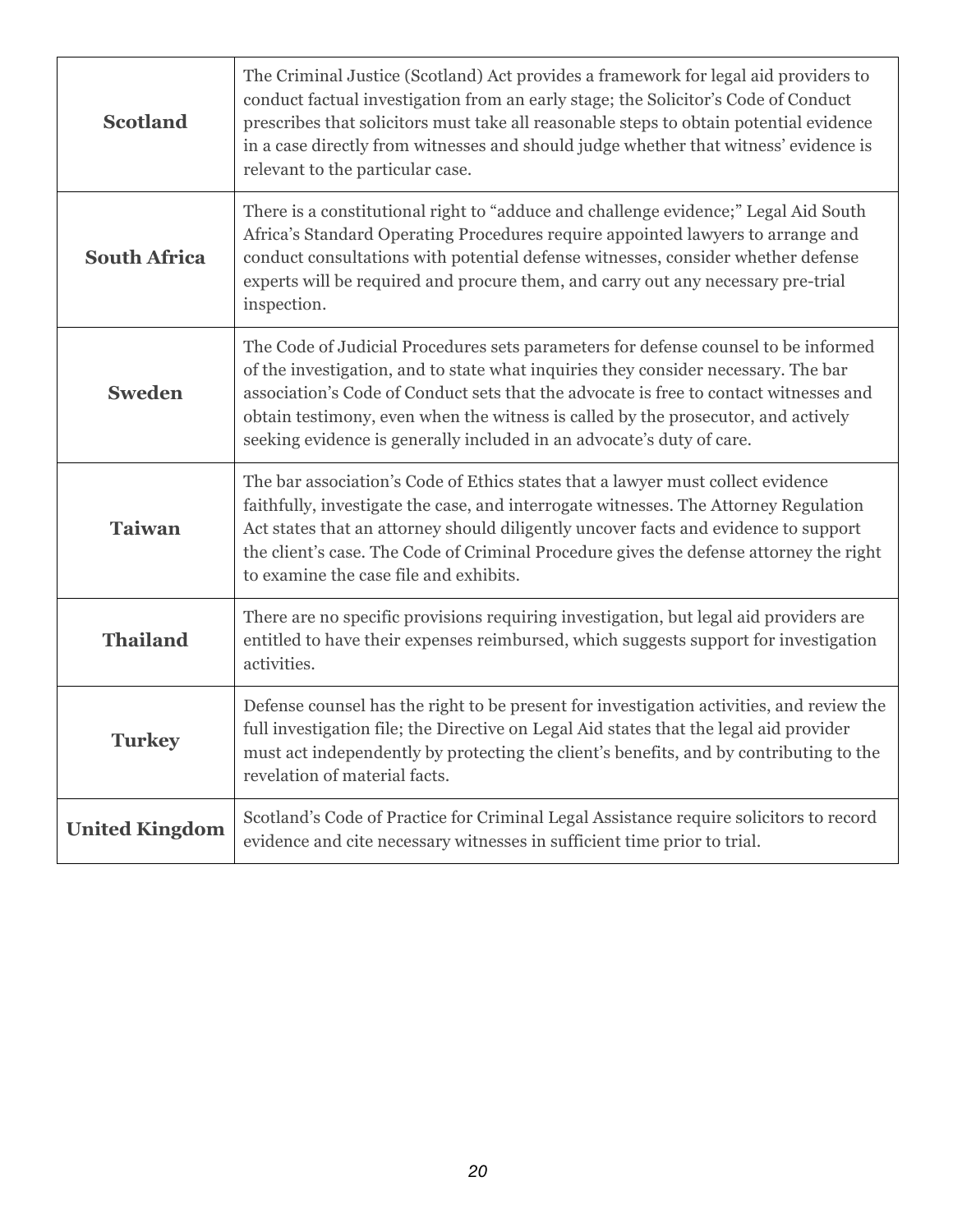#### **Practice Principle #5: Engage in Diligent Preparation**

A legal aid provider should develop coherent, creative, and comprehensive case plans and strategies, and prepare carefully and thoroughly for every court hearing.

The norm requiring governments to grant accused persons the time and resources to present a complete defense is meaningless unless criminal legal aid providers actually use that time and those resources to prepare thoroughly. Providers who develop comprehensive strategies, and who use court hearings and filings tactically to advance those strategies, position themselves optimally to advocate for fairness and achieve strong results for their clients.

#### **Principle #5 in Review: Diligent Preparation Across the Globe**

| <b>Australia</b>      | Most territories have practice standards requiring analysis of facts and evidence,<br>obtaining defense witness statements, developing of a theory of the case, drafting of a<br>thorough brief, and consultation with the client on the above.                                                                                             |
|-----------------------|---------------------------------------------------------------------------------------------------------------------------------------------------------------------------------------------------------------------------------------------------------------------------------------------------------------------------------------------|
| <b>Czech Republic</b> | The Criminal Procedure Code sets minimum amounts of time the defendant and his<br>counsel must be given to prepare for trial, and the Attorney Act is clear that attorneys<br>must "protect and enforce the rights and legitimate interests of the client."                                                                                 |
| Fiji                  | There is a clear right to legal aid in the Legal Aid Act of 1996, and there is a Duty<br>Lawyer Scheme "for those who require assistance instantaneously in court for bails,<br>or mitigations." However, there are no clear guidelines on legal aid practices.                                                                             |
| <b>Finland</b>        | The Code of Conduct for Lawyers states "All assignments shall be carried out with<br>due care, accuracy and adequate promptness" and "An attorney shall conscientiously<br>and in accordance with good advocacy practice protect the rights and interests of his<br>or her client and for this purpose promote the resolution of the case." |
| India                 | There is no formal requirement for this, but it reasonably falls under the general duty<br>of diligence and competence in NALSA's performance standards and multiple court<br>decisions.                                                                                                                                                    |
| Iraq                  | The Attorneys Code requires attorneys to represent clients with "due care," but does<br>not specifically reference preparation.                                                                                                                                                                                                             |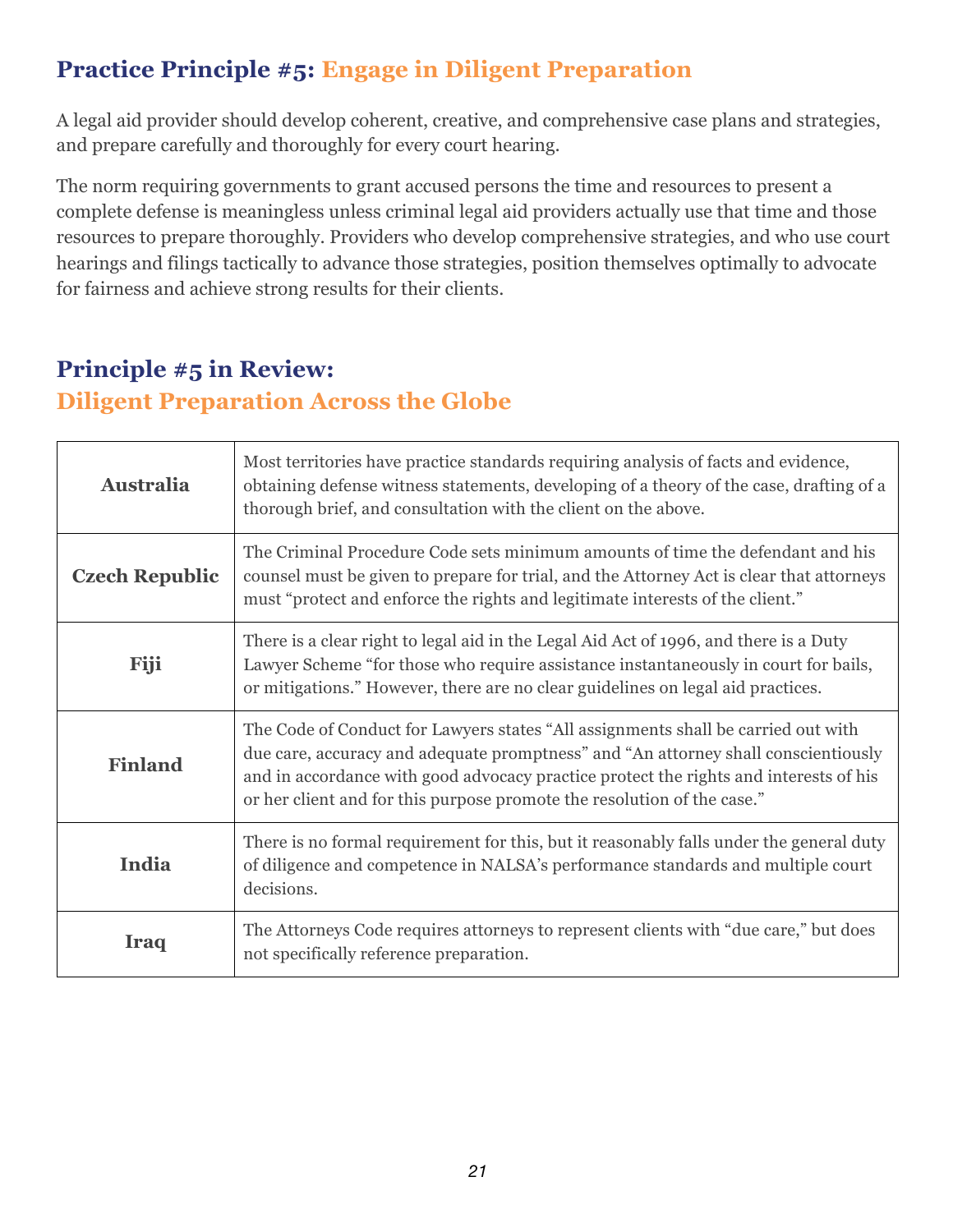| Japan                             | The Lawyers' Rules provide that all lawyers should endeavor the best defense<br>activities to protect a suspect/criminal defendant; the JFTI textbook suggests that a<br>criminal defense lawyer should take active defense activities, including submitting<br>their own evidence, and/or requesting a witness/expert testimony; it also noted that<br>a criminal defense lawyer should do this even for a case where a defendant admits the<br>indicted fact.                                                                                                                                                            |
|-----------------------------------|----------------------------------------------------------------------------------------------------------------------------------------------------------------------------------------------------------------------------------------------------------------------------------------------------------------------------------------------------------------------------------------------------------------------------------------------------------------------------------------------------------------------------------------------------------------------------------------------------------------------------|
| <b>Kazakhstan</b>                 | The law imposes a more general obligation on a legal aid provider to duly perform<br>his/her professional obligations considering necessary measures for preventing harm<br>to the client's interests; further, the law states that an attorney shall take any actions,<br>not prohibited by law, in order to establish factual circumstances aimed at ensuring<br>the rights, freedom, and legitimate interests of the client.                                                                                                                                                                                            |
| <b>New Zealand</b>                | Practice Standards require legal aid providers to advise the client as to relevant<br>defenses and discuss the prosecution's brief with the client.                                                                                                                                                                                                                                                                                                                                                                                                                                                                        |
| <b>Northern</b><br><b>Ireland</b> | The regulatory standards to which legal aid providers in Northern Ireland are subject<br>require that legal aid providers develop case plans and strategies and also prepare<br>thoroughly for court hearings.                                                                                                                                                                                                                                                                                                                                                                                                             |
| <b>Papua New</b><br><b>Guinea</b> | The accused has the right to adequate time and facilities to prepare their defense; the<br>Professional Conduct Rules require lawyers to take legal action to protect and<br>advance the client's interest, to conduct each case in a manner that is most<br>advantageous to the client, and to endeavor to complete any work on behalf of the<br>client; the Supreme Court has chastised a lawyer for failure to adequately prepare a<br>case (he met the client, accused of murder, only the day before the trial), stating that<br>his failure prejudiced the client and breached his duty to the client and the Court. |
| <b>Russia</b>                     | Criminal defense counsel has the authority to visit the suspect, to collect and present<br>evidence, to involve specialist assistance, to be present when their client is formally<br>charged, and to participate in the interrogation of their client, among other things.                                                                                                                                                                                                                                                                                                                                                |
| <b>Scotland</b>                   | The Solicitor's Code of Conduct requires solicitors to prepare criminal cases by<br>carrying out work that is reasonably necessary, to use their best endeavors to discover<br>all relevant information and evidence, and to ensure the case is properly prepared so<br>that there is no prejudice to the client.                                                                                                                                                                                                                                                                                                          |
| <b>South Africa</b>               | Legal Aid South Africa's Standard Operating Procedures set out clear checklists for<br>diligent preparation of each case.                                                                                                                                                                                                                                                                                                                                                                                                                                                                                                  |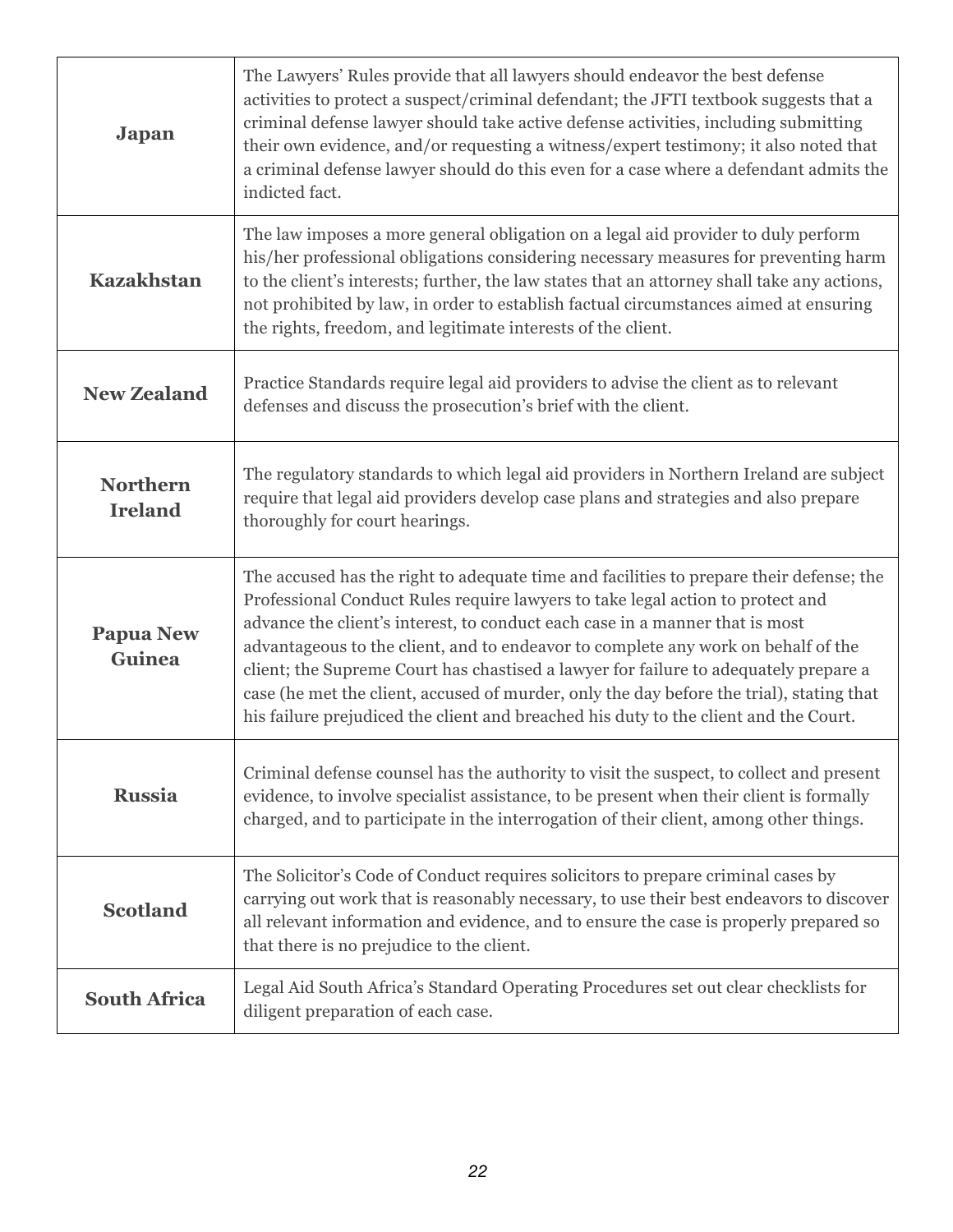| <b>Sweden</b>         | The Code of Judicial Procedure requires defense counsel to "protect the rights of the<br>suspect with zeal and care" and ensure matters at issue are properly elucidated; the<br>bar association's Code of Conduct holds "An Advocate must carry out a mandate with<br>care, accuracy and due timeliness."                                                                                                                                                                                                                                                                                                                                                                                        |
|-----------------------|---------------------------------------------------------------------------------------------------------------------------------------------------------------------------------------------------------------------------------------------------------------------------------------------------------------------------------------------------------------------------------------------------------------------------------------------------------------------------------------------------------------------------------------------------------------------------------------------------------------------------------------------------------------------------------------------------|
| <b>Taiwan</b>         | The bar association's Code of Ethics states "When attending to a legal matter<br>entrusted by a client, a lawyer shall endeavor to enrich himself/herself with the legal<br>knowledge required for accepting the said matter and make appropriate preparation.<br>He/She shall, in accordance with the laws and decrees and lawful proceedings, exert<br>utmost effort to safeguard the client's legitimate rights; he/she may not delay in<br>dealing with the accepted matter without cause, and he/she shall inform the client in<br>time of important developments in the matter." The Attorney Regulation Act requires<br>defense attorneys to "diligently and competently handle the case." |
| <b>Thailand</b>       | No information available.                                                                                                                                                                                                                                                                                                                                                                                                                                                                                                                                                                                                                                                                         |
| <b>Turkey</b>         | The Turkish Attorneyship Code states that legal aid providers must carry out their<br>duty with care, accuracy, and integrity; the bar association has disciplined attorneys<br>for failure to meet this standard.                                                                                                                                                                                                                                                                                                                                                                                                                                                                                |
| <b>United Kingdom</b> | The Legal Aid Agency's quality standards state "Steps must be taken to ensure that<br>work is not conducted for clients where it falls beyond an individual's competence or<br>where, for any reason, the case would not be conducted with diligence." The Scottish<br>Code of Practice for Criminal Legal Assistance requires solicitors to activity engage<br>with the prosecution pre-trial, and to take note of anything that may reasonably be<br>necessary for preparation and conduct of the client's case.                                                                                                                                                                                |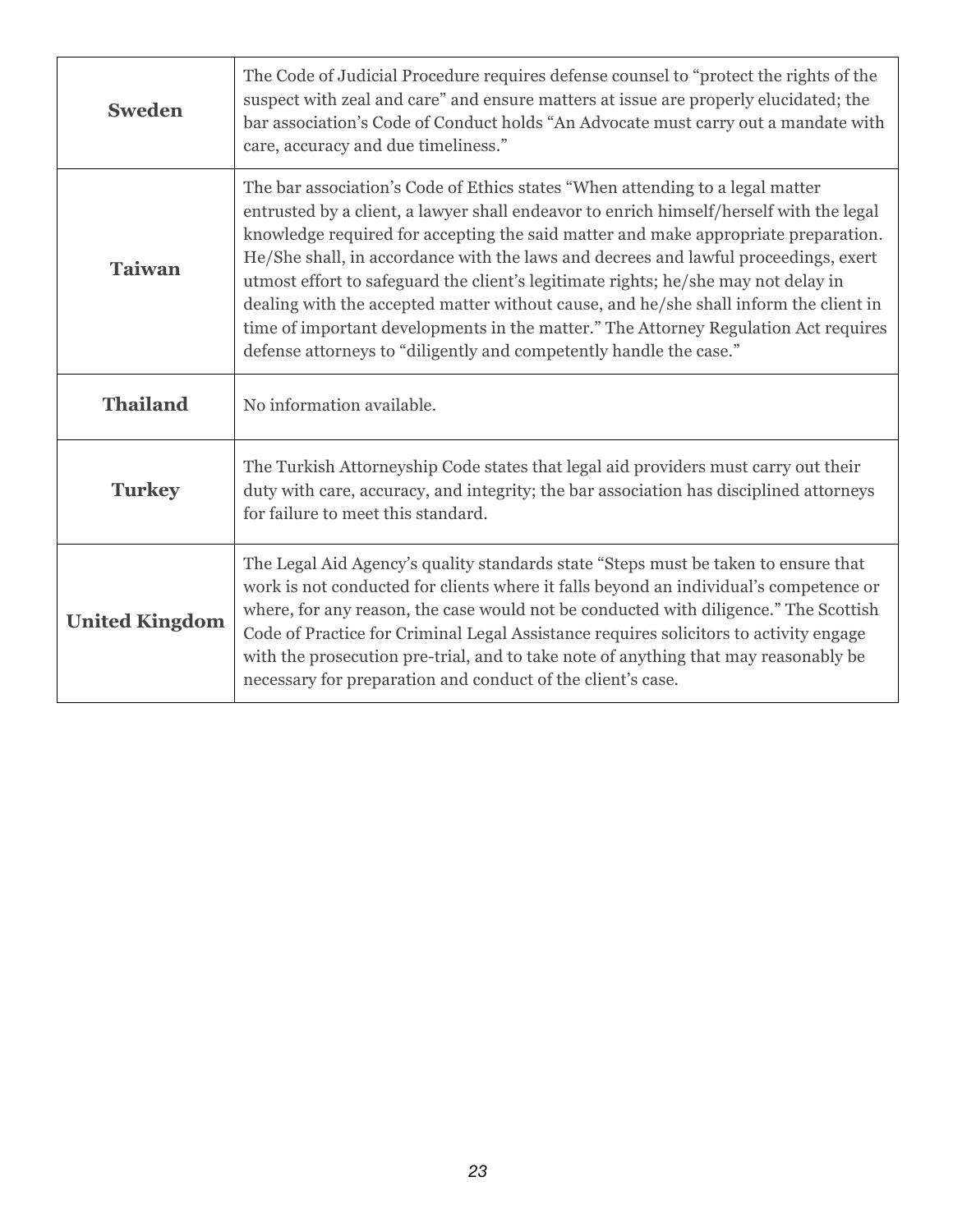#### **Practice Principle #6: Engage Expert Assistance**

A legal aid provider should consider engaging expert consultants and witnesses wherever appropriate.

An integral part of preparing and bringing a robust defense is the use of expert assistance to provide the court with any key context and information they would otherwise lack, whenever appropriate to advance clients' interests and protect clients' rights.11 This includes, for example, mental health professionals, addiction specialists, forensic experts, and others.

#### **Principle #6 in Review:**

#### **Expert Assistance Across the Globe**

| <b>Australia</b>      | Engagement of experts is contemplated by the practice standards of most territories,<br>particularly mental health and disability experts, and expert in cultural sensitivities<br>around serving aboriginal and other marginalized communities.                                                                                                                                                                           |
|-----------------------|----------------------------------------------------------------------------------------------------------------------------------------------------------------------------------------------------------------------------------------------------------------------------------------------------------------------------------------------------------------------------------------------------------------------------|
| <b>Czech Republic</b> | The criminal procedure code states ""Anything that can contribute to the clarification<br>of the case, in particular the testimony of the accused and the witnesses, expert<br>opinions, matters and documents relevant to criminal proceedings and investigation,<br>can serve as evidence." Further, where the legal aid provider would like to engage an<br>expert, they may propose that the court engage that expert. |
| Fiji                  | There is a clear right to legal aid in the Legal Aid Act of 1996, and there is a Duty<br>Lawyer Scheme "for those who require assistance instantaneously in court for bails,<br>or mitigations." However, there are no clear guidelines on legal aid practices.                                                                                                                                                            |
| <b>Finland</b>        | The Commentary of the Code of Conduct for Lawyers states "An attorney has the<br>right and obligation to interview potential witnesses and experts before trial."                                                                                                                                                                                                                                                          |
| India                 | There is no formal requirement for this, but it reasonably falls under the general duty<br>of diligence and competence in NALSA's performance standards and multiple court<br>decisions.                                                                                                                                                                                                                                   |
| Iraq                  | The Attorneys Code requires attorneys to represent clients with "due care," but does<br>not specifically reference engaging experts; however, the Attorneys Code provides<br>that legal aid providers can expense costs to the Bar Association, so there is room for<br>provision of services that require an outlay of expenses, such as engaging experts.                                                                |

*<sup>11</sup> See Legal Aid Reformers' Network, Model Practice Standards for Criminal Defense 2.1.1. ("The lawyer should develop an active defense strategy for handling the case which s/he explains to the client at the earliest appropriate stage and which the client agrees."); 2.1.6 (suggesting that lawyers seek expert assistance as a source of learning about the case).*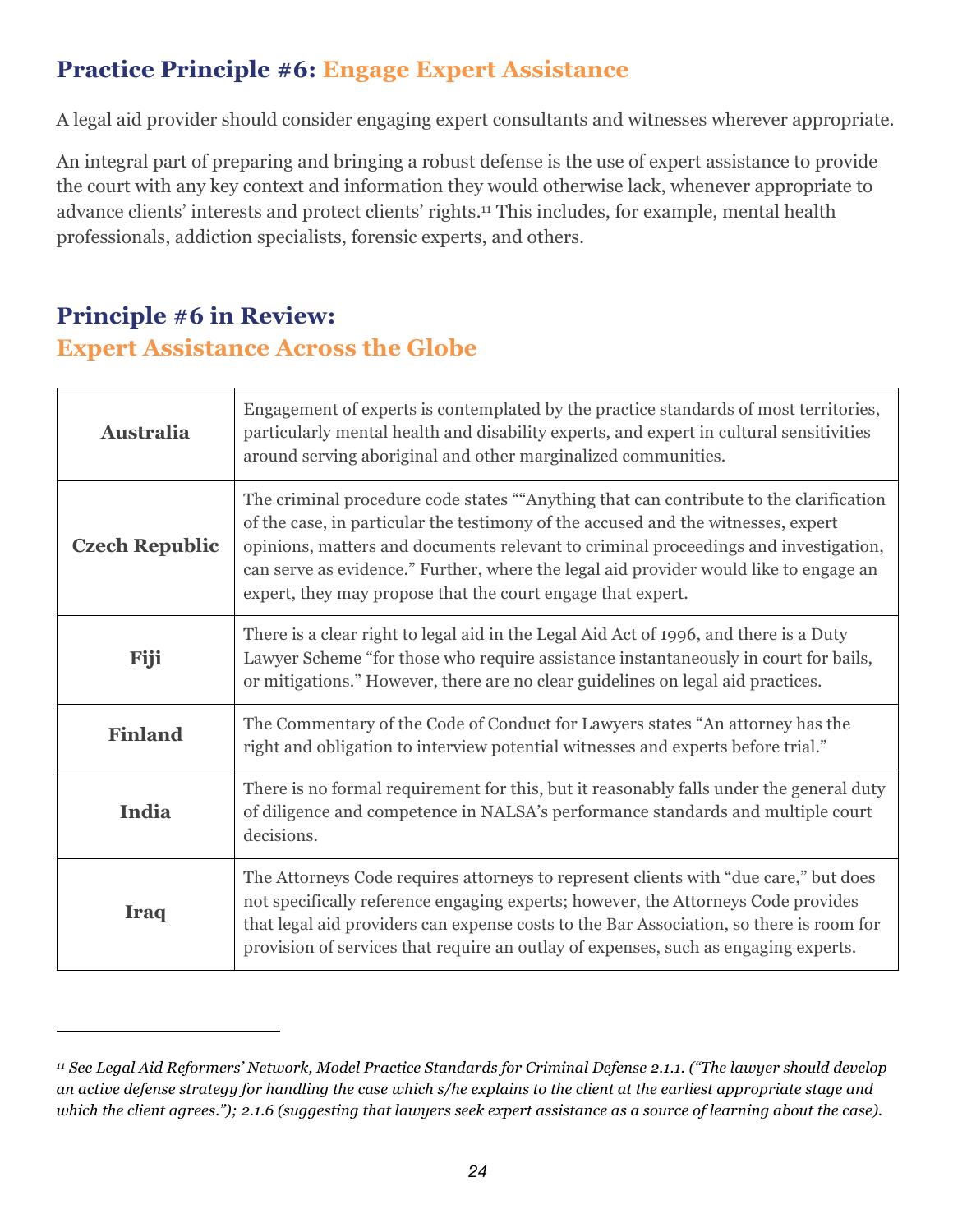| <b>Japan</b>                      | The JFTI textbook suggests that a criminal defense lawyer should take active defense<br>activities in a case where a defendant denies the indicted fact, including requesting<br>expert testimony.                                                                                                                                                        |
|-----------------------------------|-----------------------------------------------------------------------------------------------------------------------------------------------------------------------------------------------------------------------------------------------------------------------------------------------------------------------------------------------------------|
| <b>Kazakhstan</b>                 | An attorney is entitled to (i) obtain opinions of experts/specialists and seek<br>admission thereof as evidence, (ii) ask for an expert examination, and/or (iii) ask to<br>summon a witness.                                                                                                                                                             |
| <b>New Zealand</b>                | Practice Standard require legal aid providers to consider the need for expert evidence<br>and, if necessary, apply for funding to engage experts in a timely manner.                                                                                                                                                                                      |
| <b>Northern</b><br><b>Ireland</b> | The statutory framework in Northern Ireland provides for the engagement of expert<br>consultants and witnesses to assist with the defense to a criminal prosecution. Legal<br>aid providers are permitted to engage expert consultants and witnesses to provide<br>evidence for a trial, provided that they abide by the provisions of Crown Court Rules. |
| <b>Papua New</b><br>Guinea        | There are no specific provisions regarding expert assistance; the Professional<br>Conduct Rules require lawyers to take legal action to protect and advance the client's<br>interest, and to conduct each case in a manner that is most advantageous to the<br>client.                                                                                    |
| <b>Russia</b>                     | Defense counsel is entitled to "recruit under a contract, specialists for the purpose of<br>clarifying issues relating to the provision of legal assistance." The accused has the<br>right to put questions to the court-appointed expert and to review the expert's<br>conclusions.                                                                      |
| <b>Scotland</b>                   | Legislation permits legal aid providers to instruct expert witnesses and to present<br>expert opinion evidence where the case requires.                                                                                                                                                                                                                   |
| <b>South Africa</b>               | By statute, legal aid may be provided for obtaining specialist or expert opinion; Legal<br>Aid South Africa's Standard Operating Procedures require assigned counsel to<br>determine early whether an expert is needed, consult with their supervisor, and<br>obtain the expert opinion as necessary.                                                     |
| <b>Sweden</b>                     | By statute, witnesses called by the defense can be compensated by the State; under<br>the Code of Judicial Procedure defense counsel is obligated to "ensure matters at<br>issue are properly elucidated."                                                                                                                                                |
| <b>Taiwan</b>                     | The Code of Criminal Procedure allows for examination of expert witnesses, and<br>prohibits the judge from restricting examination of an expert.                                                                                                                                                                                                          |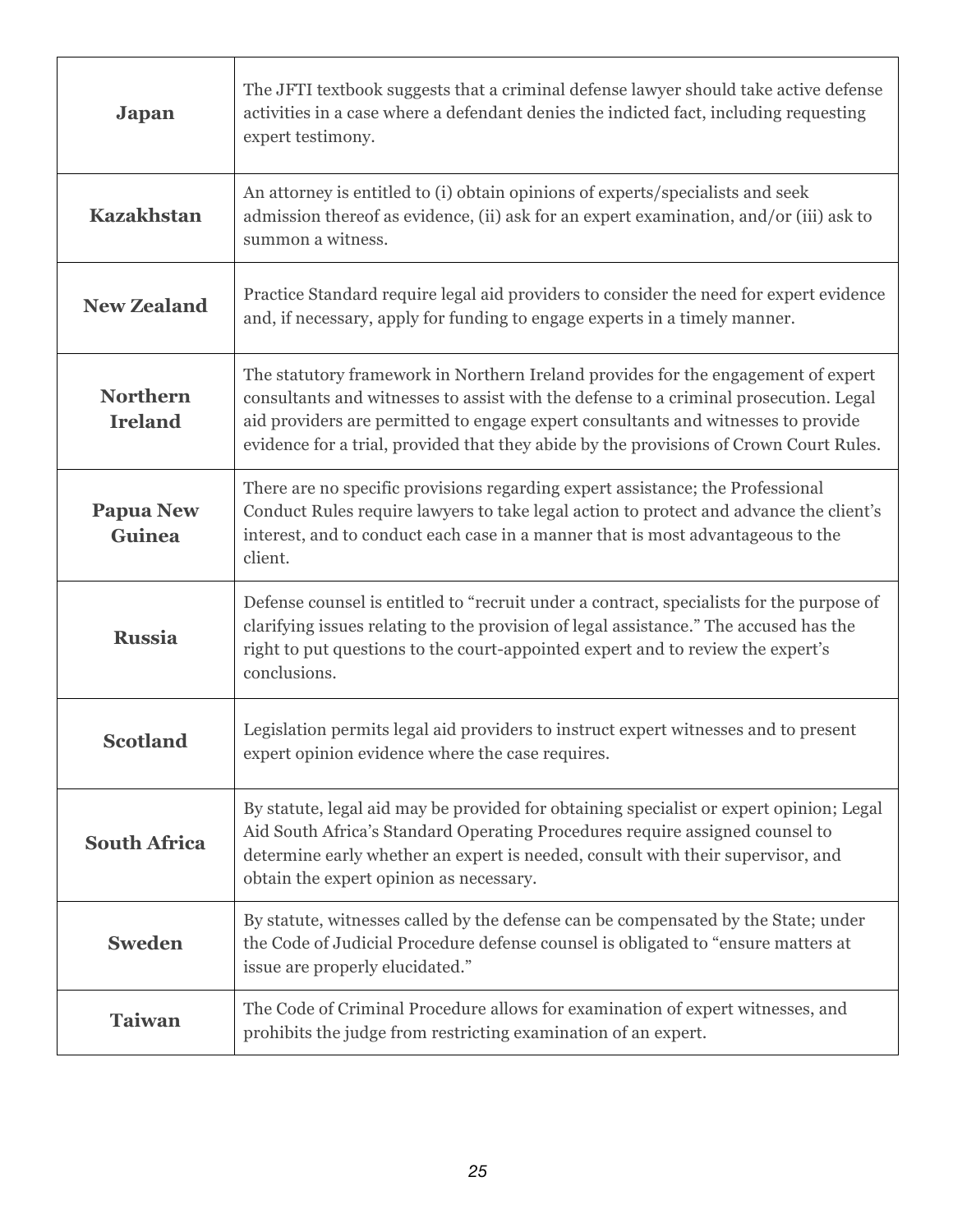| <b>Thailand</b>       | The Criminal Procedure Code is clear that experts are permitted to testify; there are<br>no provisions regarding defense counsel's obligation to engage such experts.                                                                                                   |
|-----------------------|-------------------------------------------------------------------------------------------------------------------------------------------------------------------------------------------------------------------------------------------------------------------------|
| <b>Turkey</b>         | The Criminal Procedure Code allows for examination of expert witnesses, whether<br>brought by the defense, prosecutor, or court.                                                                                                                                        |
| <b>United Kingdom</b> | The Legal Aid Agency's guidance sets policies for identifying and remunerating<br>experts; the Scottish Code of Practice states "As the circumstances of each case may<br>require, a solicitor is expected to identify and instruct in good time necessary<br>experts." |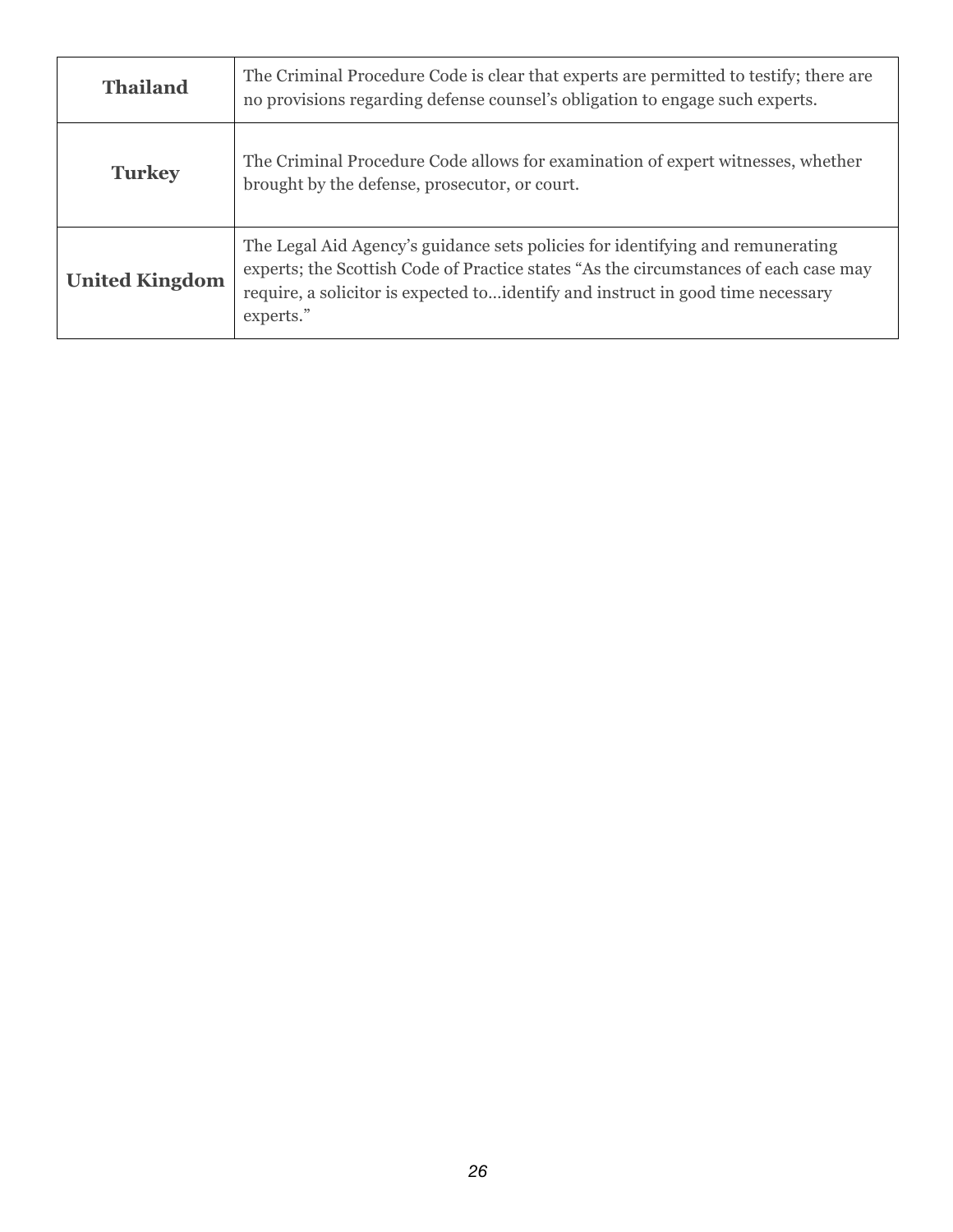### **Practice Principle #7: Engage in Pretrial Litigation**

A provider should timely file and argue all pretrial pleadings that may be advantageous for the client, applying the substantive and procedural law with skill and expertise.

Existing performance standards mandate that legal aid providers take all appropriate steps to defend clients' rights through motions practice, pleadings, and argument.12 The obligation of providers to engage in legal issue litigation is the prerequisite for vindication of rights like the universallyembraced protections against ex-post facto punishment and double jeopardy.13

#### **Principle #7 in Review: Pretrial Litigation Across the Globe**

| <b>Australia</b>      | Most territories' practice standards require consideration of bail applications, and<br>several specifically call on legal aid providers to seek to narrow the issue, resolve the<br>case in a timely fashion, and avoid fully contested adjudication where appropriate—<br>all of which require pre-trial practice.                                                                    |
|-----------------------|-----------------------------------------------------------------------------------------------------------------------------------------------------------------------------------------------------------------------------------------------------------------------------------------------------------------------------------------------------------------------------------------|
| <b>Czech Republic</b> | The Criminal Procedure Code states that "The counsel is entitled to file motions,<br>lodge appeals, file applications, inspect the file and participate in proceedings under<br>the provisions of this Criminal Procedure Code;" further, it specifically provides for<br>pre-trial alternative means of resolution ("diversions in criminal proceedings"), such<br>as plea bargaining. |
| Fiji                  | There is a clear right to legal aid in the Legal Aid Act of 1996, and there is a Duty<br>Lawyer Scheme "for those who require assistance instantaneously in court for bails,<br>or mitigations." However, there are no clear guidelines on legal aid practices.                                                                                                                         |
| <b>Finland</b>        | There are no standards specifically regarding pre-trial litigation, but the Code of<br>Conduct for Lawyers makes clear that attorneys must pursue the client's interests<br>diligently, carry out assignments with due car, and protect the rights and interest of<br>the client.                                                                                                       |

*<sup>12</sup> See, e.g., National Legal Aid and Defenders Association, Performance Guidelines for Criminal Defense Representation 5.1(a) ("Counsel should consider filing an appropriate motion whenever there exists a good-faith reason to believe that the applicable law may entitle the defendant to relief which the court has discretion to grant."); Legal Aid Reformers' Network, Model Code of Conduct for Legal Aid Lawyers in Criminal Cases & Model Practice Standards for Criminal Defense 2.4.5*

*<sup>13</sup> See, e.g., ASEAN Human Rights Declaration, Paragraph 20 ("No person shall be held guilty of any criminal offense… which did not constitute a criminal offense… at the time when it was committed"; "No person shall be liable to be tried or punished again for an offence for which he or she has already been finally convicted or acquitted…").*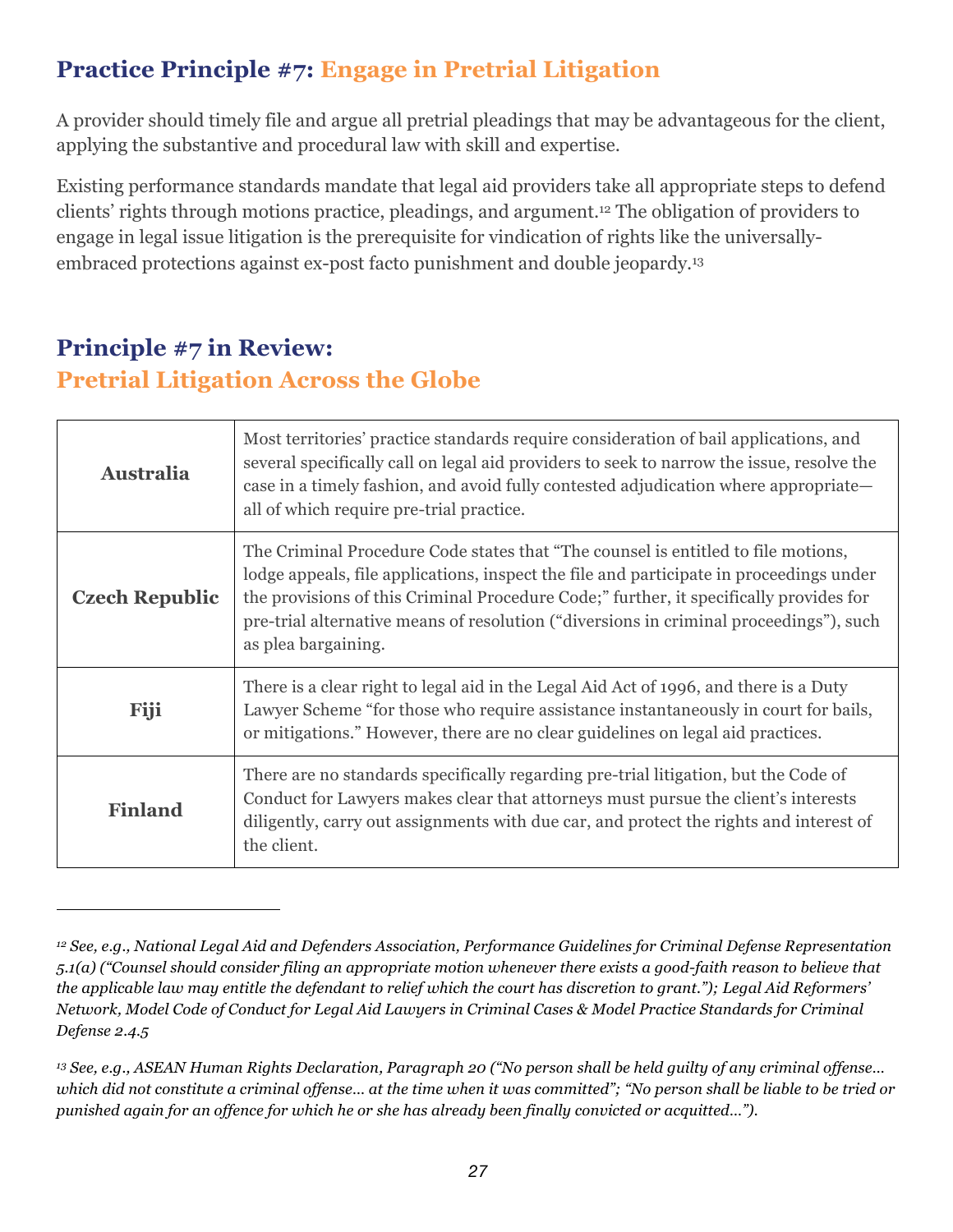| <b>India</b>                      | There is no formal requirement for this, but it reasonably falls under the general duty<br>of diligence and competence in NALSA's performance standards and multiple court<br>decisions.                                                                                                          |
|-----------------------------------|---------------------------------------------------------------------------------------------------------------------------------------------------------------------------------------------------------------------------------------------------------------------------------------------------|
| Iraq                              | The Attorneys Code requires attorneys to represent clients with "due care," and<br>further specifies that they must avoid any act that would delay concluding the<br>dispute.                                                                                                                     |
| <b>Japan</b>                      | The Lawyers' Rules state that a lawyer should timely file and argue all pretrial<br>pleadings that may be advantageous to the client.                                                                                                                                                             |
| <b>Kazakhstan</b>                 | There are no specific provisions requiring pretrial litigation; however, a legal aid<br>provider is entitled to gather and submit items, documents, information, and other<br>data necessary for providing legal assistance, which is subject to the mandatory<br>inclusion in the criminal case. |
| <b>New Zealand</b>                | Practice Standards require legal aid providers to protect the interests of the client and<br>act in accordance with all fiduciary duties and duties of care owed by lawyers to their<br>clients.                                                                                                  |
| <b>Northern</b><br><b>Ireland</b> | Legal aid providers are subject to an obligation to file any pre-trail defense statement<br>within 28 days of initial prosecution disclosure, setting out key elements of the<br>defense.                                                                                                         |
| <b>Papua New</b><br>Guinea        | There are no specific provisions regarding pretrial litigation; the Professional<br>Conduct Rules require lawyers to take legal action to protect and advance the client's<br>interest, and to conduct each case in a manner that is most advantageous to the<br>client.                          |
| <b>Russia</b>                     | Defense counsel has the right to enter petitions and to "lodge complaints against the<br>actions (or lack of action) and decisions of the inquirer, the investigator, or the<br>prosecutor, or of the court, and to take part in the consideration thereof by the court."                         |
| <b>Scotland</b>                   | At the initial hearing the accused is required to state how he pleads, and so defense<br>counsel is responsible to advise the client regarding the plea, and any offers from the<br>prosecution.                                                                                                  |
| <b>South Africa</b>               | There are significant statutory provisions regarding pretrial litigation, including plea<br>bargaining.                                                                                                                                                                                           |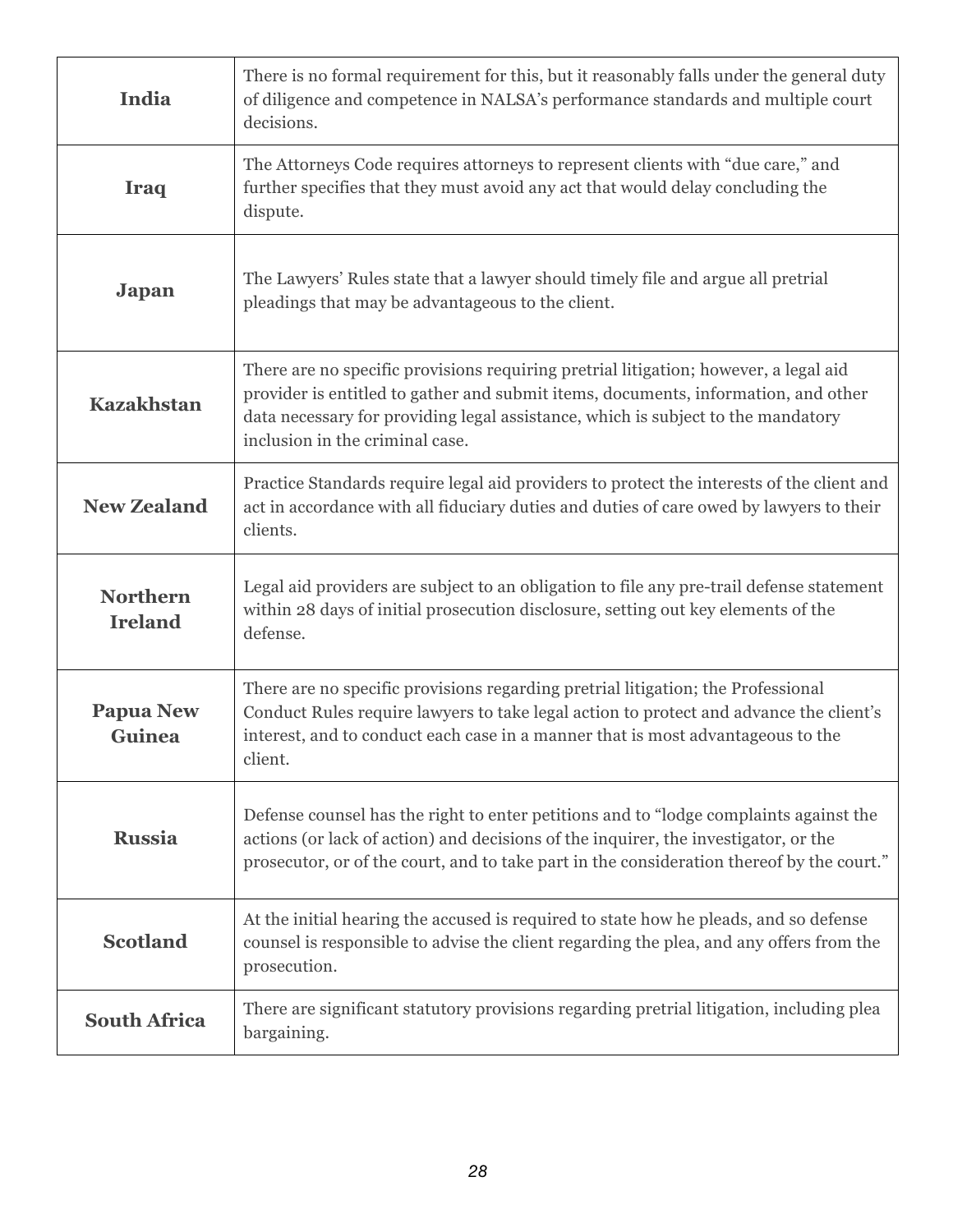| <b>Sweden</b>         | The principle of immediateness that is governing for Swedish criminal proceedings<br>means that no pretrial litigation is possible, except for advocacy around pretrial<br>release.                                                                                                                                                                                                                                                                                                               |
|-----------------------|---------------------------------------------------------------------------------------------------------------------------------------------------------------------------------------------------------------------------------------------------------------------------------------------------------------------------------------------------------------------------------------------------------------------------------------------------------------------------------------------------|
| <b>Taiwan</b>         | The bar association's Code of Ethics states "If a lawyer shall discover in the course of<br>performing his/her duties that a settlement, cessation of litigation or admission of<br>guilt conforms to his/her client's interests and legal justice, he/she ought to work in<br>concert to bring it about." The Code of Criminal Procedure allows the court to<br>summon the accused and his attorney to preliminary proceedings regarding pleading,<br>evidence, and other trial-related matters. |
| <b>Thailand</b>       | No information available.                                                                                                                                                                                                                                                                                                                                                                                                                                                                         |
| <b>Turkey</b>         | There are no specific provisions regarding pretrial litigation.                                                                                                                                                                                                                                                                                                                                                                                                                                   |
| <b>United Kingdom</b> | There is no information on the obligation of defense lawyer to engage in pretrial<br>litigation; the government has expressed desire to streamline the pretrial and trial<br>processes.                                                                                                                                                                                                                                                                                                           |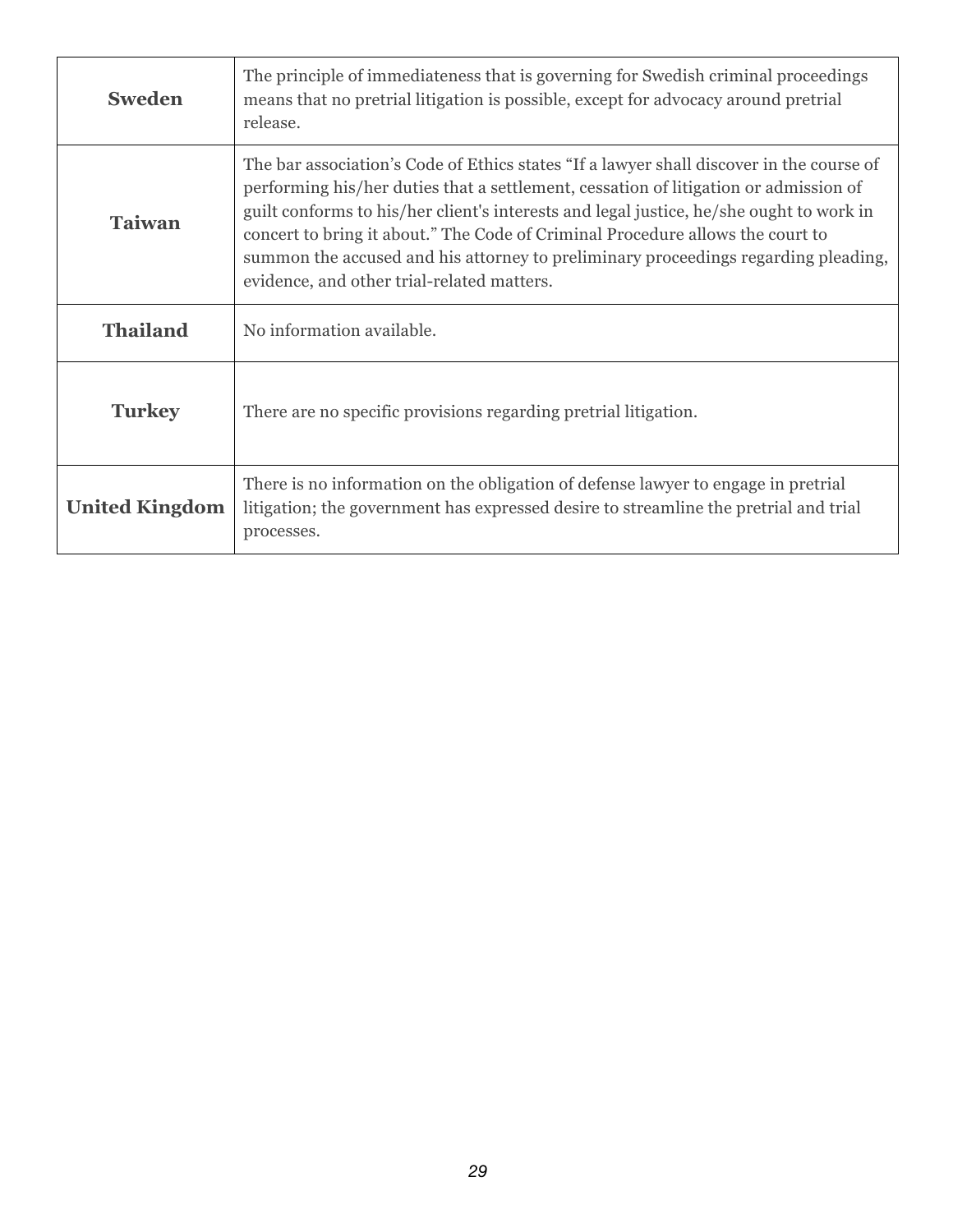### **Practice Principle #8: Defend the Client at Trial**

A legal aid provider should present clear, focused, forceful arguments that deploy both law and facts effectively in support of a compelling trial theory, and conduct skilled witness examinations.

The production of defense witnesses and the cross-examination of state witnesses is the core of defense counsel's trial function in an adversarial system, and an essential component of promoting fairness, protecting innocence, and holding the state to its burden of proving guilt. Every existing performance standard calls on legal aid providers to present opening and closing arguments, to present a defense, and to challenge the state's case.

#### **Principle #8 in Review: Trial Defense Across the Globe**

| <b>Australia</b>      | Several of the territories specifically require trial defense, and they further require<br>practitioners to attend all hearings, and provide efficient, ethical, and high-quality<br>services.                                                                                                                                                                                      |
|-----------------------|-------------------------------------------------------------------------------------------------------------------------------------------------------------------------------------------------------------------------------------------------------------------------------------------------------------------------------------------------------------------------------------|
| <b>Czech Republic</b> | Under the Criminal Procedure Code, counsel must always be present during trial and<br>his role during trial is to ensure that all evidence is presented that alleviates or<br>mitigates the defendant's guilt, that all evidence is properly and impartially assessed<br>by the court and that all relevant circumstances are considered by the court in<br>rendering its decision. |
| Fiji                  | There is a clear right to legal aid in the Legal Aid Act of 1996, and there is a Duty<br>Lawyer Scheme "for those who require assistance instantaneously in court for bails,<br>or mitigations." However, there are no clear guidelines on legal aid practices.                                                                                                                     |
| <b>Finland</b>        | There are no standards specifically regarding trial advocacy, but the Code of Conduct<br>for Lawyers makes clear that attorneys must pursue the client's interests diligently,<br>carry out assignments with due car, and protect the rights and interest of the client.                                                                                                            |
| India                 | The Allahabad High Court in Rakesh v. State of UP (2018) stated "a threshold level of<br>competence and due diligence in the discharge of his duties as a defense counsel<br>would certainly be the constitutional guaranteed expectation." In Suk Das Vs. Union<br>Territory of Arunachal Pradesh (1986), the Supreme Court of India held that failure                             |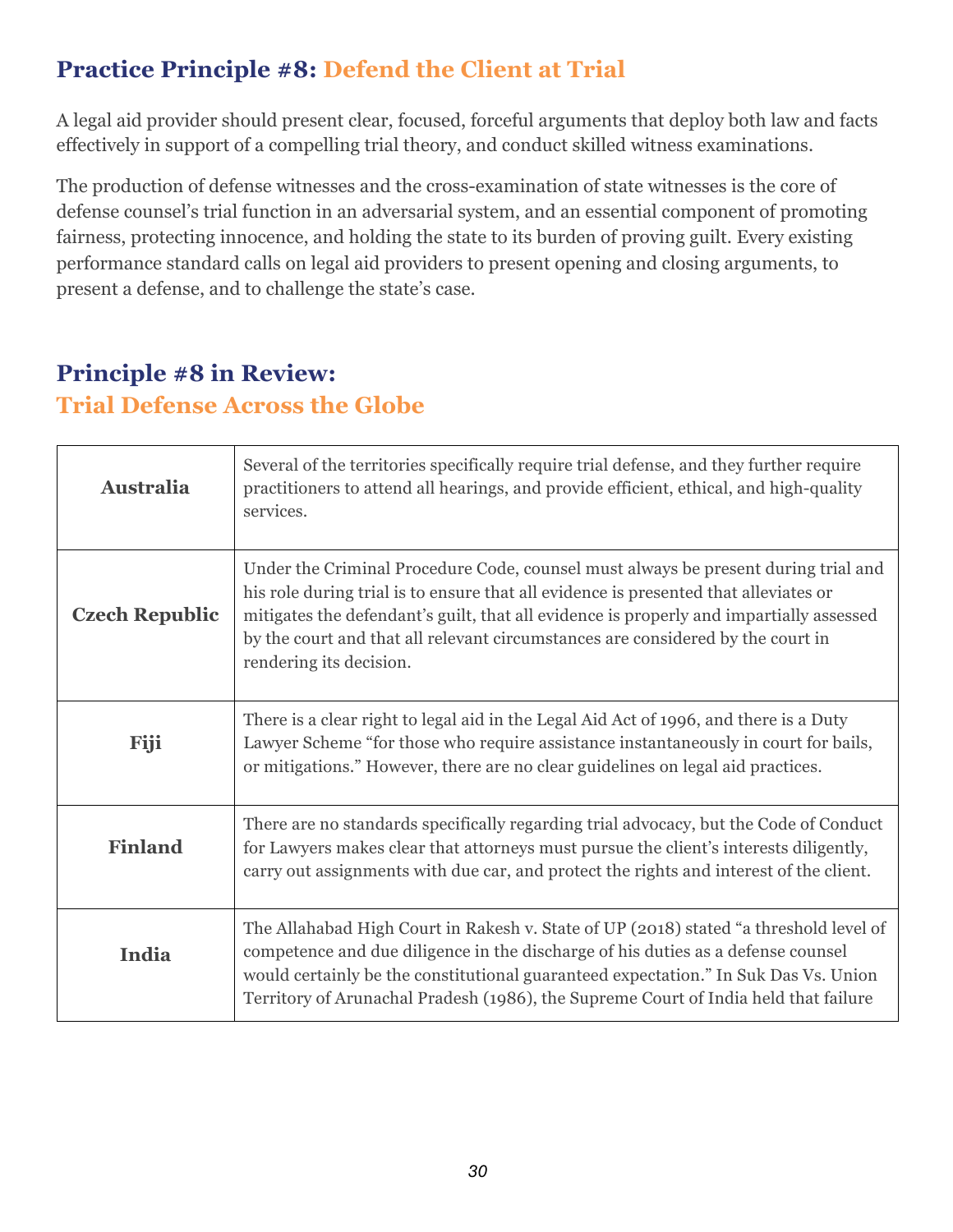|                                   | to provide free legal aid to an accused at the cost of the State would vitiate the entire<br>trial unless such aid was refused by the accused.                                                                                                                                                                                                                                                                                                                                                                                  |
|-----------------------------------|---------------------------------------------------------------------------------------------------------------------------------------------------------------------------------------------------------------------------------------------------------------------------------------------------------------------------------------------------------------------------------------------------------------------------------------------------------------------------------------------------------------------------------|
| <b>Iraq</b>                       | The Criminal Procedure Code requires a lawyer who is appointed by the court to<br>"prepare the submission and defend the accused."                                                                                                                                                                                                                                                                                                                                                                                              |
| <b>Japan</b>                      | There are not specific requirements for trial activity beyond the Lawyers' Rules<br>requirement to use the lawyer's best efforts to protect the rights of the client.                                                                                                                                                                                                                                                                                                                                                           |
| <b>Kazakhstan</b>                 | There are no specific provisions requiring trial litigation; however, a legal aid<br>provider cannot support a legal position harming the client, must use all legal means<br>and methods to defend the client, and must take any actions not prohibited by law to<br>establish factual circumstances to protect the rights, freedom, and interests of the<br>client.                                                                                                                                                           |
| <b>New Zealand</b>                | Practice Standards require the legal aid provider to protect the client as far as<br>possible from being convicted, including requiring the prosecutor to prove guilt, and<br>putting before the court any proper defense and any relevant law.                                                                                                                                                                                                                                                                                 |
| <b>Northern</b><br><b>Ireland</b> | In accordance with the Bar Code of Conduct, it is a fundamental obligation of a<br>barrister to ensure that every aspect of the client's interests is properly represented<br>and protected without fear or favor. Further, a barrister who is instructed to<br>represent a client must ensure that his right to a fair trial is protected. Barristers who<br>are instructed to represent a client must be present throughout the trial unless they<br>have the express consent of the instructing solicitor and of the client. |
| <b>Papua New</b><br><b>Guinea</b> | The Professional Conduct Rules state that "When defending a client on a criminal<br>charge, a lawyer shall endeavor to protect his client from being convicted except by a<br>competent tribunal and upon legally admissible evidence sufficient to support a<br>conviction for the offence with which his client is charged," and that a defense lawyer<br>shall not miss a trial unless there are exceptional and unforeseeable circumstances,<br>and he obtains consent, and he designates a competent deputy.               |
| <b>Russia</b>                     | Participation of defense counsel at trial is compulsory; if defense counsel fails to<br>appear, proceedings will be postponed; the suspect may not reject appointed counsel<br>for jury trials.                                                                                                                                                                                                                                                                                                                                 |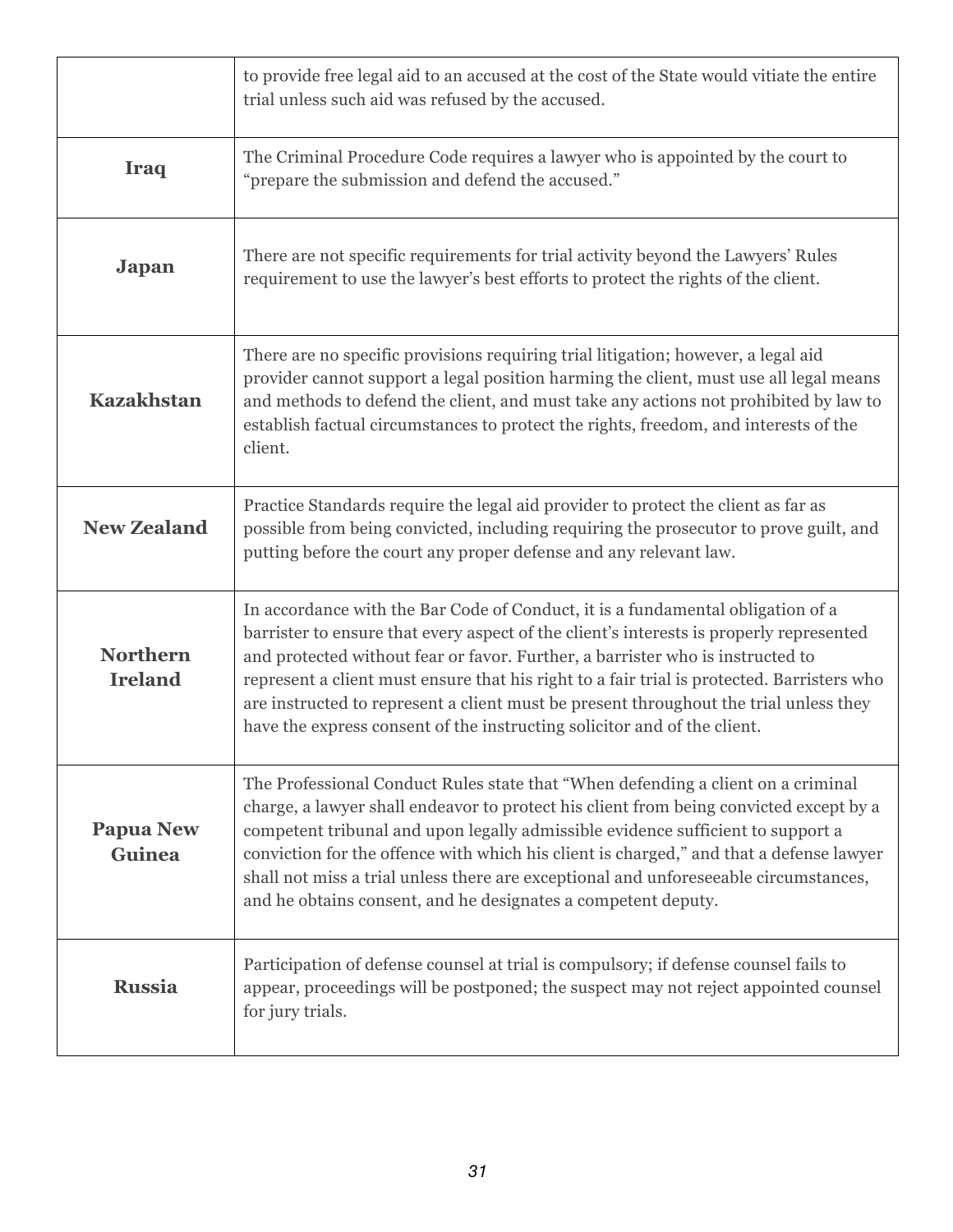| <b>Scotland</b>       | Solicitors are statutorily entitled to examine and cross examine witnesses; the Guide<br>to Professional Conduct of Advocates requires appointed counsel to be present in<br>court and appear for the accused for the duration of the trial.                                                                                           |
|-----------------------|----------------------------------------------------------------------------------------------------------------------------------------------------------------------------------------------------------------------------------------------------------------------------------------------------------------------------------------|
| <b>South Africa</b>   | The Supreme Court has made several rulings setting high standards for attorney<br>performance in presenting a client's case; Legal Aid South Africa provides extensive<br>training around trial representation; and their Standard Operating Procedures set<br>standards and checklists for representation to ensure high performance. |
| <b>Sweden</b>         | The Code of Judicial Procedure holds that during court proceedings defense counsel<br>may make any request and take any measure required to protect the rights of the<br>suspect.                                                                                                                                                      |
| <b>Taiwan</b>         | The Code of Criminal Procedure requires the court to provide defense attorneys the<br>opportunity to argue the probative value of evidence, and to make arguments of law<br>and fact.                                                                                                                                                  |
| <b>Thailand</b>       | No information available.                                                                                                                                                                                                                                                                                                              |
| <b>Turkey</b>         | The Criminal Procedure Code allows the defense lawyer to be present for all trial<br>hearings, even if the accused is not.                                                                                                                                                                                                             |
| <b>United Kingdom</b> | The SRA Solicitors Code of Conduct provides "Acting in the following way(s) may<br>tend to show that you have achieved these outcomes and therefore complied with the<br>Principles Drawing the court's attention to relevant cases and statutory provisions,<br>and any material procedural irregularity".                            |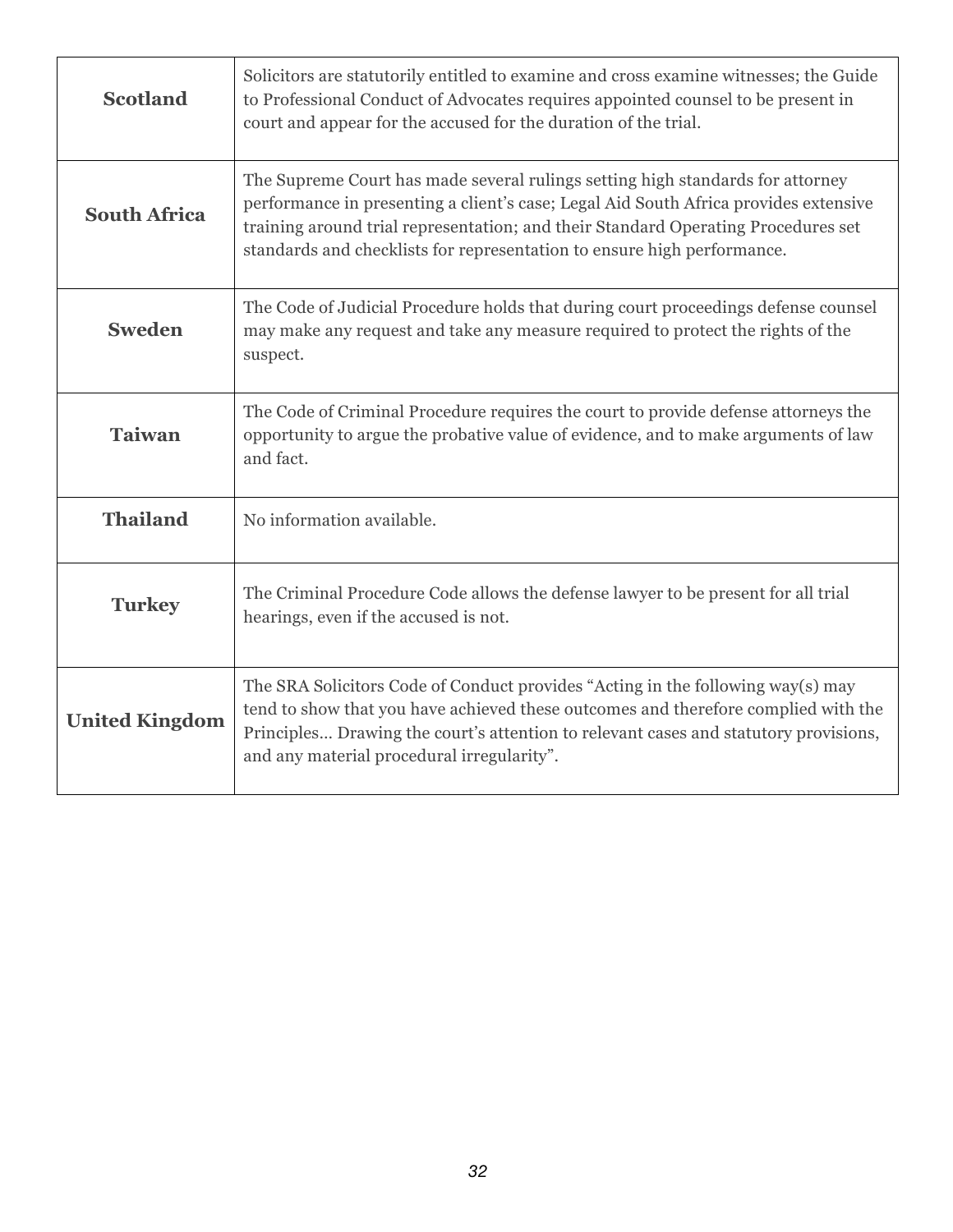#### **Practice Principle #9: Engage in Sentence Mitigation**

A legal aid provider should argue for the least restrictive result at sentencing, presenting the court with creative alternatives to imprisonment wherever appropriate.

Criminal legal aid providers who advocate for the least restrictive alternative at sentencing protect their clients' rights to liberty, ensure that clients are not deprived of their liberty without due process of law, and stand between their clients and any illegally cruel punishment. Perhaps because it is so closely tied to the right to liberty, sentencing advocacy is mandated by all legal aid performance standards.14

#### **Principles #9 in Review: Sentence Mitigation Across the Globe**

| <b>Australia</b>      | Several territories require legal aid providers to engage in pre-trial negotiations<br>around sentencing, and one actively supports sentencing appeals.                                                                                                                          |
|-----------------------|----------------------------------------------------------------------------------------------------------------------------------------------------------------------------------------------------------------------------------------------------------------------------------|
| <b>Czech Republic</b> | The Criminal Procedure Code requires counsel to ensure that all evidence is<br>presented that alleviates or mitigates the defendant's guilt, and that favors the<br>defendant's sentencing in the event they are found guilty.                                                   |
| Fiji                  | There is a clear right to legal aid in the Legal Aid Act of 1996, and there is a Duty<br>Lawyer Scheme "for those who require assistance instantaneously in court for bails,<br>or mitigations." However, there are no clear guidelines on legal aid practices.                  |
| <b>Finland</b>        | There are no standards specifically regarding sentence mitigation, but the Code of<br>Conduct for Lawyers makes clear that attorneys must pursue the client's interests<br>diligently, carry out assignments with due car, and protect the rights and interest of<br>the client. |
| India                 | There is no formal requirement for this, but it reasonably falls under the general duty<br>of diligence and competence in NALSA's performance standards and multiple court<br>decisions.                                                                                         |
| <b>Iraq</b>           | The Attorneys Code requires attorneys to represent clients with "due care," but does<br>not specifically reference sentence mitigation.                                                                                                                                          |

*<sup>14</sup> See International Legal Foundation, General Standards of Performance 7.*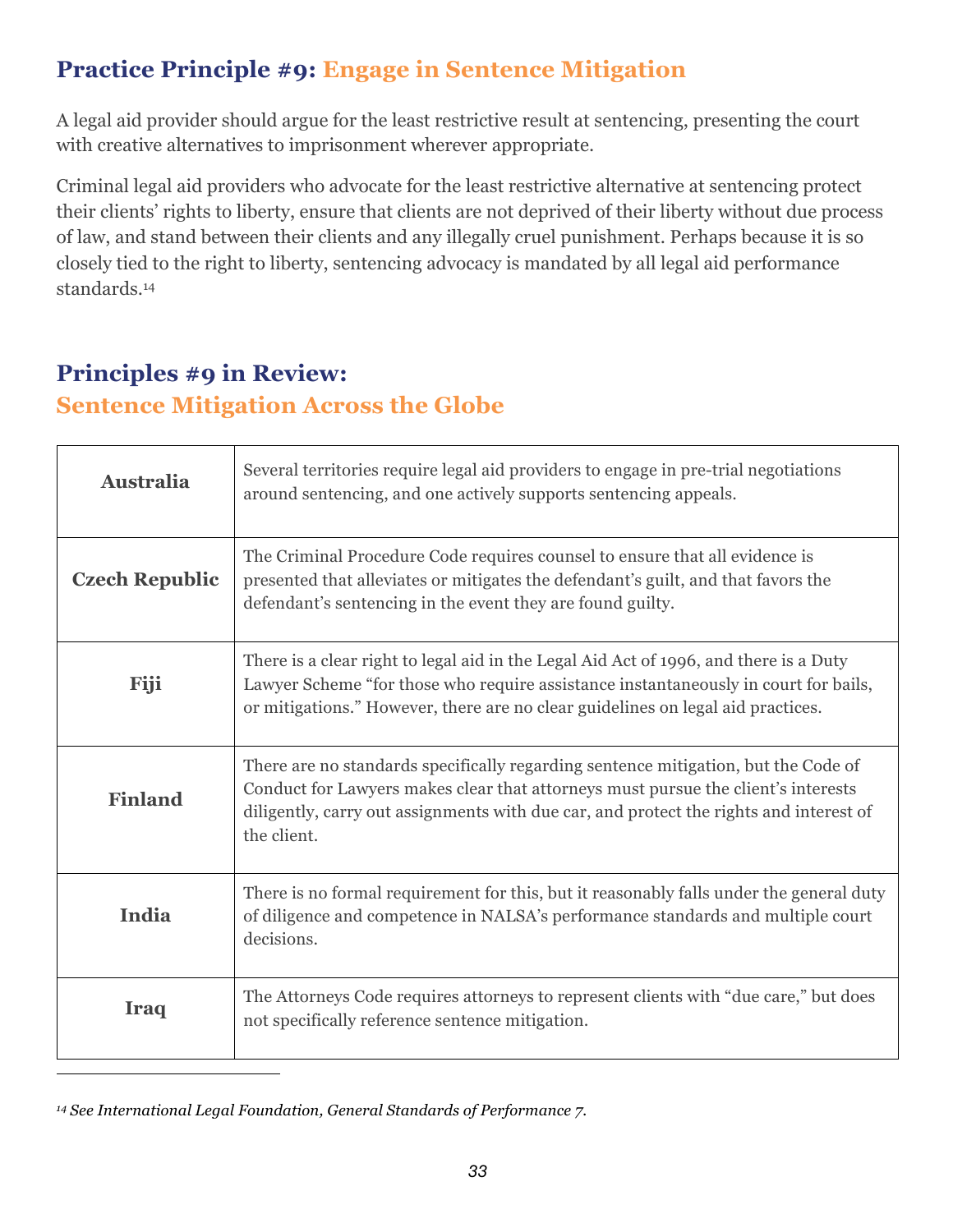| <b>Japan</b>                      | The Lawyers' Rules provide that lawyers should argue for the least restrictive result at<br>sentencing; the sample checklist for defense lawyers provided by the Japan<br>Federation Bar Association recommends alleging extenuation including damage<br>recoveries (e.g., settlement with a victim) and rehabilitation circumstances. |
|-----------------------------------|----------------------------------------------------------------------------------------------------------------------------------------------------------------------------------------------------------------------------------------------------------------------------------------------------------------------------------------|
| <b>Kazakhstan</b>                 | There are no specific requirements around sentence mitigation beyond the obligation<br>to protect the client's interests.                                                                                                                                                                                                              |
| <b>New Zealand</b>                | Legal aid is available during sentencing, but there are no specific obligations around<br>it beyond the lawyer's general duty to protect the client's interests.                                                                                                                                                                       |
| <b>Northern</b><br><b>Ireland</b> | A legal aid provider is obliged to argue for a less restrictive result at sentencing by<br>virtue of the regulatory standards to which they are subject.                                                                                                                                                                               |
| <b>Papua New</b><br><b>Guinea</b> | There are no specific provisions regarding sentence mitigation; the Professional<br>Conduct Rules require lawyers to take legal action to protect and advance the client's<br>interest, and to conduct each case in a manner that is most advantageous to the<br>client.                                                               |
| <b>Russia</b>                     | There are extensive plea-bargaining procedures in place, all of which offer sentence<br>mitigation for faster resolution of the case; there are not clear requirements for how<br>defense lawyers must conduct these pretrial activities, or whether they must engage<br>in sentence mitigation post-conviction.                       |
| <b>Scotland</b>                   | Advocates have a duty to act in the best interest of their client, and as judges are<br>empowered to reduce or substitute sentences, it is general practice for defense<br>counsel to argue for the least restrictive sentencing result.                                                                                               |
| <b>South Africa</b>               | There is a statutory right to present evidence for sentence mitigation, and Legal Aid<br>South Africa's Standard Operating Procedures require appointed counsel to argue for<br>mitigation of sentence and to explore alternatives to imprisonment in a competent<br>manner.                                                           |
| <b>Sweden</b>                     | There are no specific provisions regarding sentence mitigation; there is the general<br>duty to advocate in the best interest of the client.                                                                                                                                                                                           |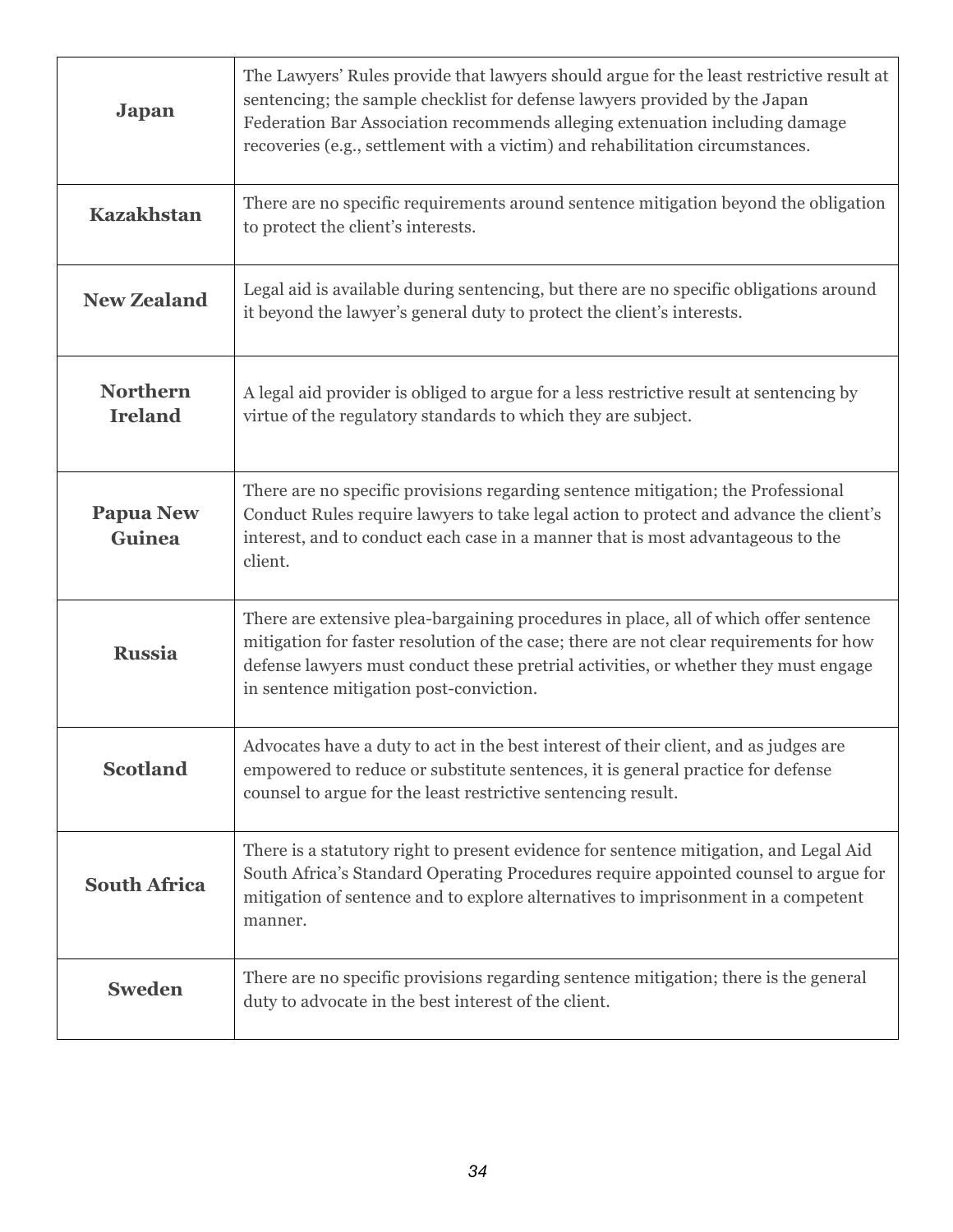| <b>Taiwan</b>         | The Code of Criminal Procedure sets out considerations for sentencing mitigation,<br>but there are not clear standards regarding the attorney's role in advocating for such<br>mitigation.                                                                             |
|-----------------------|------------------------------------------------------------------------------------------------------------------------------------------------------------------------------------------------------------------------------------------------------------------------|
| <b>Thailand</b>       | No information available.                                                                                                                                                                                                                                              |
| <b>Turkey</b>         | Although there is no specific provision requiring a defense counsel to pursue the least<br>restrictive result at sentencing, the Turkish Attorneyship Code sets forth that a legal<br>counsel should aim to resolve cases and disputes on an equitable and fair basis. |
| <b>United Kingdom</b> | No information provided.                                                                                                                                                                                                                                               |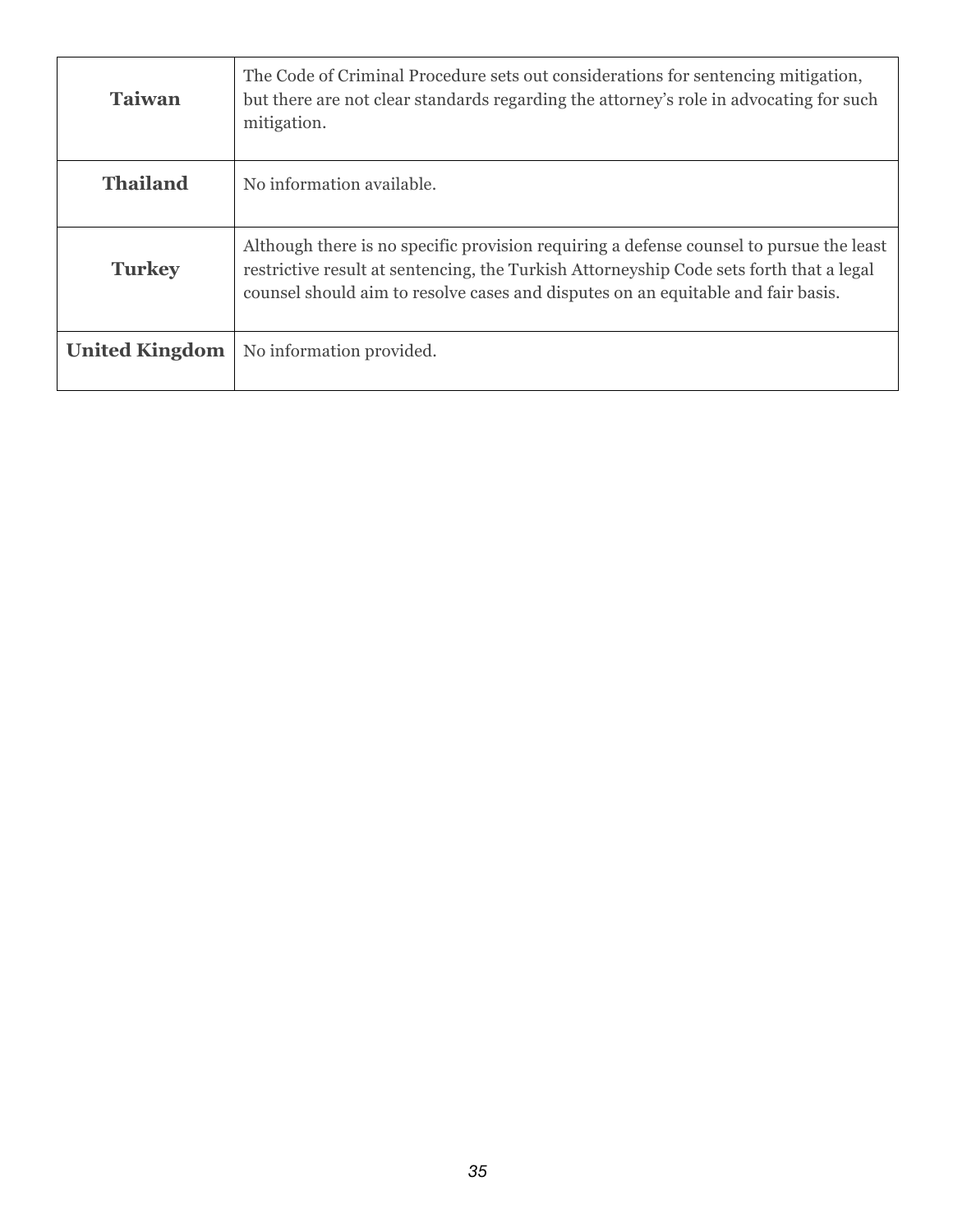### **Practice Principle #10: File Appeals**

A legal aid provider should preserve a complete record for appeal and timely file appellate briefs that apply the law skillfully to raise every reasonable claim on the client's behalf.

The right to appeal is universally acknowledged by international instruments, and performance standards are unanimous in encoding that right. When the record is skillfully preserved and complete appeals are timely filed, providers can fulfill their core function of vindicating clients' rights, ensuring fairness, and working towards client liberty even when lower courts have erred.

#### **Principle #10 in Review: Filing Appeals Across the Globe**

| <b>Australia</b>      | Most of the territories have requirements regarding records keeping in order to have<br>records available for appeal, but do not require appeals to be filed.                                                                                                                                                                                                                                                                                                                                                                                                                                                                   |
|-----------------------|---------------------------------------------------------------------------------------------------------------------------------------------------------------------------------------------------------------------------------------------------------------------------------------------------------------------------------------------------------------------------------------------------------------------------------------------------------------------------------------------------------------------------------------------------------------------------------------------------------------------------------|
| <b>Czech Republic</b> | The Criminal Procedure Code sets time and form parameters for appeals.                                                                                                                                                                                                                                                                                                                                                                                                                                                                                                                                                          |
| Fiji                  | There is a clear right to legal aid in the Legal Aid Act of 1996, and there is a Duty<br>Lawyer Scheme "for those who require assistance instantaneously in court for bails,<br>or mitigations." However, there are no clear guidelines on legal aid practices.                                                                                                                                                                                                                                                                                                                                                                 |
| <b>Finland</b>        | The Criminal Procedure Act states that "Where necessary, an attorney shall assist his<br>or her client also in submitting an appeal to a higher court."                                                                                                                                                                                                                                                                                                                                                                                                                                                                         |
| India                 | In M.H. Hoskot v. State of Maharashtra (1978), the Supreme Court held that if a<br>prisoner is unable to engage a lawyer to file an appeal or revision on grounds of<br>indigence, the Court must assign competent counsel to represent the prisoner<br>provided he does not object to the lawyer. Further, the Court ordered that where a<br>prisoner seeks to file an appeal or revision "every facility for the exercise of that right<br>shall be made available by the Jail Administration." A 2017 Supreme Court decision<br>directed NALSA to lay down a procedure for timely filing of appeals by legal aid<br>lawyers. |
| <b>Iraq</b>           | The Attorneys' Code requires attorneys to represent clients with "due care," but does<br>not specifically reference appeals; the Criminal Procedure Code does recognize the<br>right to appeal.                                                                                                                                                                                                                                                                                                                                                                                                                                 |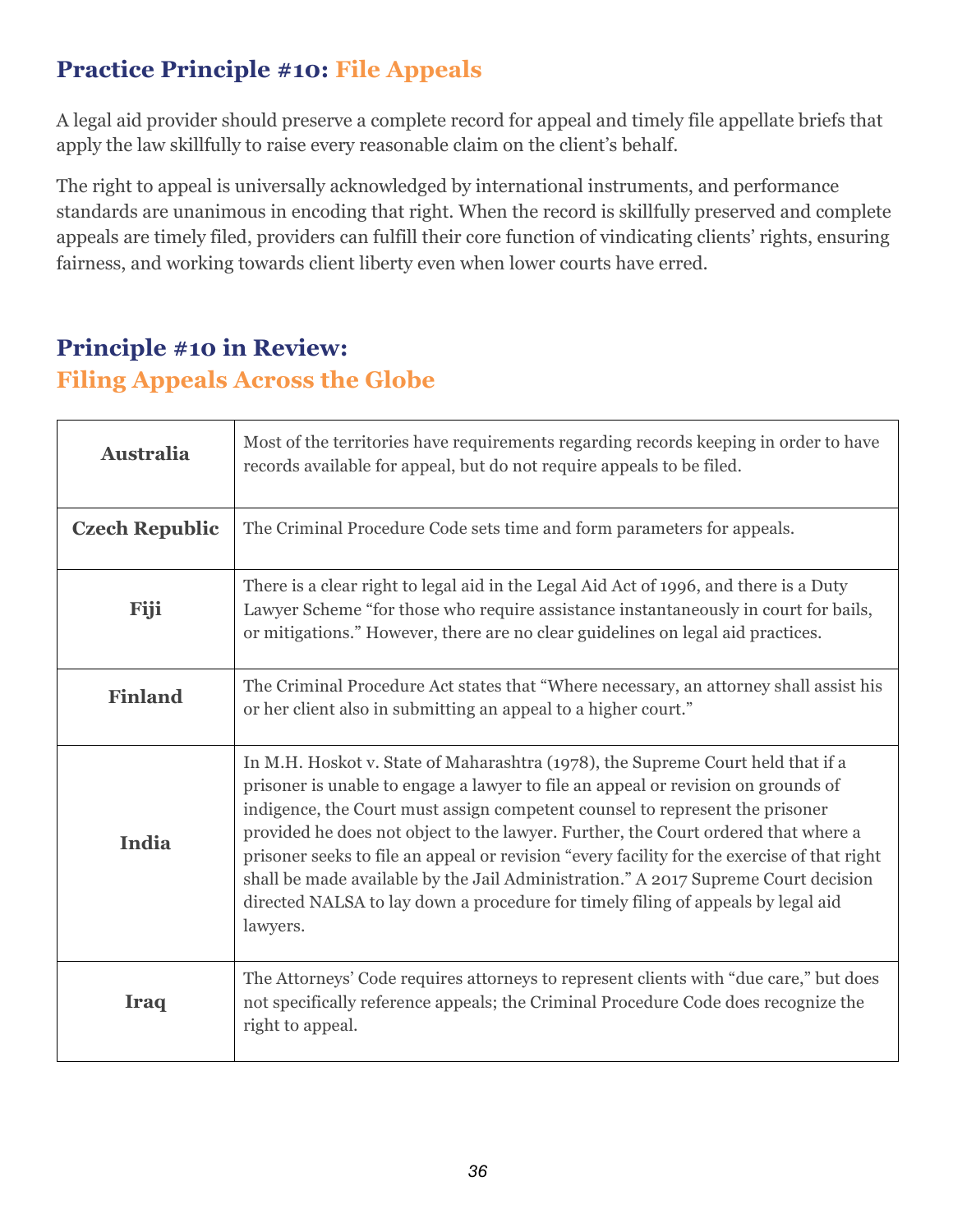| <b>Japan</b>                      | There is a right to legal aid at the appellate level; the JRTI textbook states that a<br>criminal defense lawyer must consider whether an appeal should be made for the<br>case.                                                                                                                                                                                                                                                                                                                                                                                                                                                                                                                                 |
|-----------------------------------|------------------------------------------------------------------------------------------------------------------------------------------------------------------------------------------------------------------------------------------------------------------------------------------------------------------------------------------------------------------------------------------------------------------------------------------------------------------------------------------------------------------------------------------------------------------------------------------------------------------------------------------------------------------------------------------------------------------|
| <b>Kazakhstan</b>                 | The law requires attorneys to appeal a sentence if the client or attorney believes it is<br>unjust.                                                                                                                                                                                                                                                                                                                                                                                                                                                                                                                                                                                                              |
| <b>New Zealand</b>                | Practice Standards require legal aid providers to maintain complete records and<br>consider the merits of any appeal, provide advice regarding appeal, and file notice of<br>appeal in a timely manner.                                                                                                                                                                                                                                                                                                                                                                                                                                                                                                          |
| <b>Northern</b><br><b>Ireland</b> | The Bar Code of Conduct requires a barrister, after conviction and/or sentencing, to<br>meet the client, explain the outcome of the case and advise whether there are grounds<br>for an appeal, and explain relevant waiting periods. They are required to appear for<br>the appeal unless they have advised the client against the appeal.                                                                                                                                                                                                                                                                                                                                                                      |
| <b>Papua New</b><br>Guinea        | The accused have the right to appeal a conviction and sentence; there are no<br>provisions regarding a lawyer's obligations around appeal, beyond the requirement<br>that lawyers take legal action to protect and advance the client's interest, and to<br>conduct each case in a manner that is most advantageous to the client.                                                                                                                                                                                                                                                                                                                                                                               |
| <b>Russia</b>                     | The Constitutional Court of the Russian Federation ruled in a 2003 case that because<br>the Criminal Procedure Code designates the time at which the right to criminal legal<br>aid commences but does not specify an end to that right, this right continues through<br>all stages of the process, including on appeal and on any proceedings related to<br>protecting the prisoner's rights while incarcerated. In a 2007 decision specifically<br>raising the question of the right to state-funded legal aid on criminal appeals, the<br>Court decided that the right to state-funded criminal legal aid applies at all stages of<br>the criminal process and is not subject to the discretion of the court. |
| <b>Scotland</b>                   | The Guide to Professional Conduct for Advocates requires that they consider whether<br>there are grounds for appeal and, if so, that they appear for the client at that appeal.                                                                                                                                                                                                                                                                                                                                                                                                                                                                                                                                  |
| <b>South Africa</b>               | There is a constitutional right to appeal, and by statute legal aid can be provided for<br>appeals; courts have emphasized that the right to counsel includes the appellate stage<br>and they set guidance on the minimum requirements of legal representation with<br>regards to appeals; Legal Aid South Africa's Standard Operating Procedures set<br>requirements for explaining potential appeals to clients, maintaining records for<br>appeals, and conducting appeals.                                                                                                                                                                                                                                   |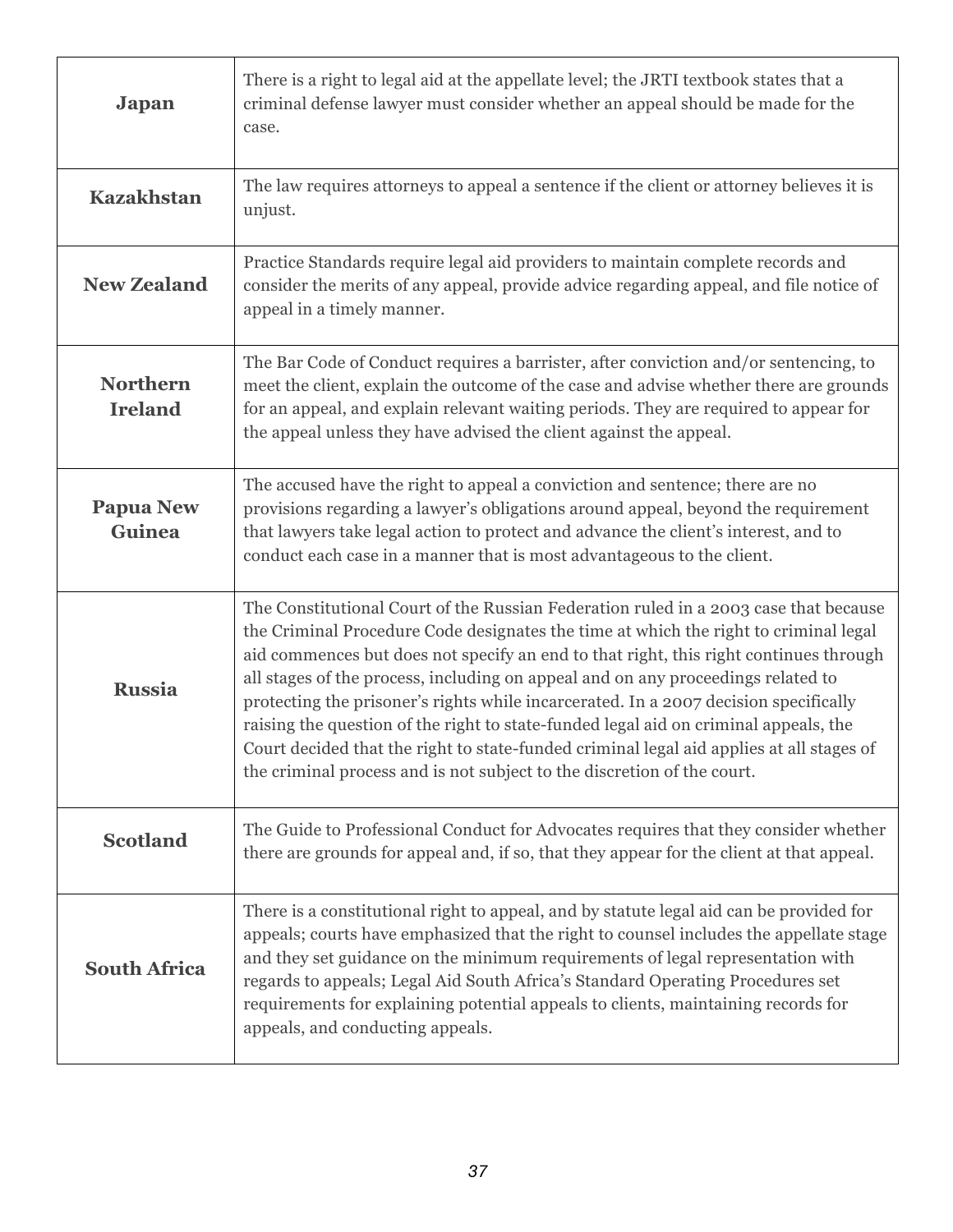| <b>Sweden</b>         | The accused has the right to appeal, and general practice is that legal aid providers<br>continue representation in appeals based on their statutory duty to protect the<br>interests of the client.                                                                                                                                                  |
|-----------------------|-------------------------------------------------------------------------------------------------------------------------------------------------------------------------------------------------------------------------------------------------------------------------------------------------------------------------------------------------------|
| <b>Taiwan</b>         | The bar association's Code of Ethics requires attorneys to maintain and keep client<br>records for two years, so that they are preserved for appeal.                                                                                                                                                                                                  |
| <b>Thailand</b>       | The Criminal Procedure Code provides for the right to appeal and sets some<br>parameters, but does not address the defense lawyer's obligations around executing<br>an appeal.                                                                                                                                                                        |
| <b>Turkey</b>         | The Criminal Procedure Code recognizes the right to appeal; private counsel can only<br>do so with permission of their client, but legal aid counsel can do so even against the<br>will of the accused; the Appellate Court has found that the duty of care requires<br>defense counsel to timely file appellate briefs and apply the law skillfully. |
| <b>United Kingdom</b> | No information provided.                                                                                                                                                                                                                                                                                                                              |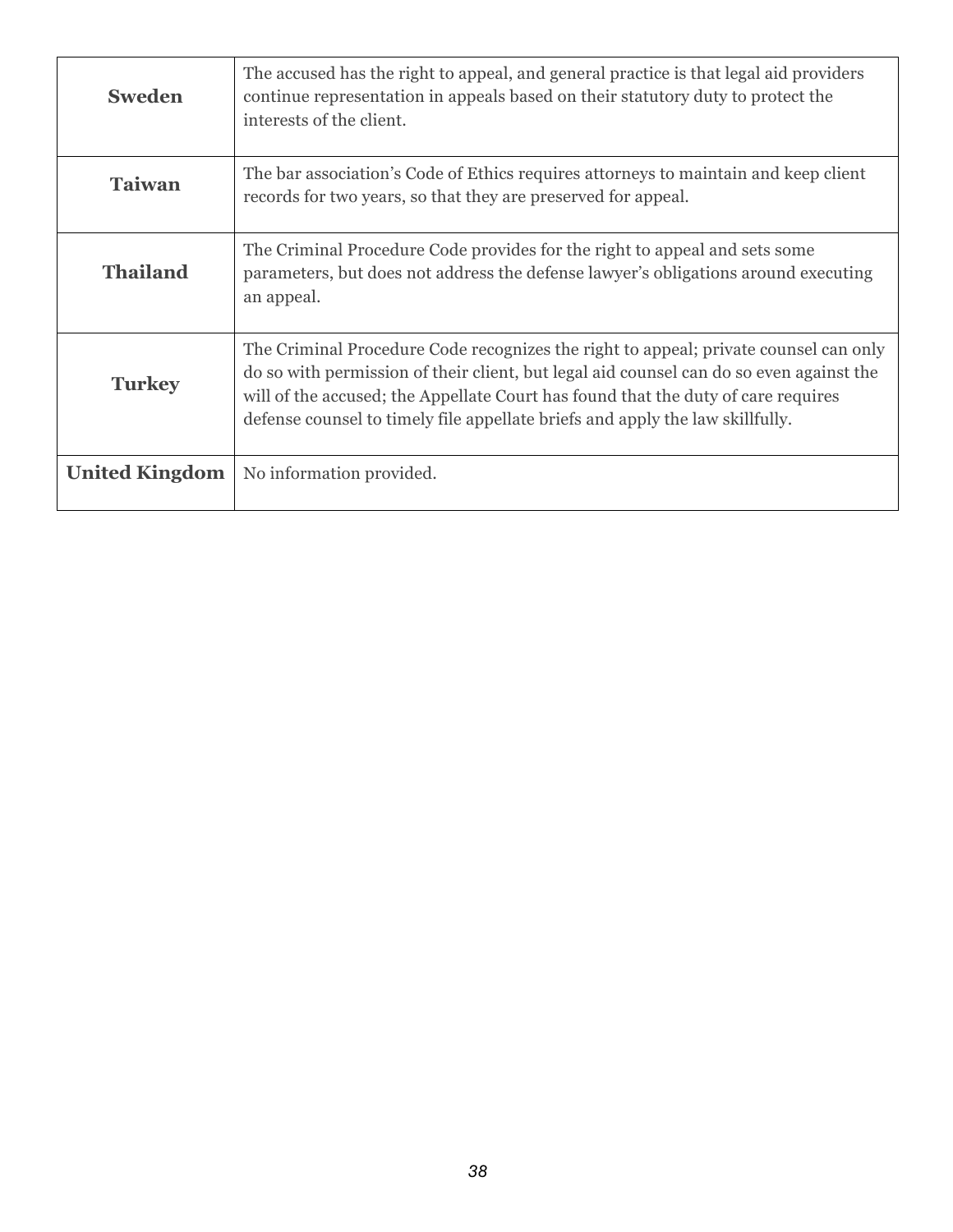# **Conclusion**

The basic right to legal counsel is common in many State constitutions and codes around the world, yet despite these clear and codified protections, there is a global crisis in access to effective representation. This crisis leaves indigent individuals and their families without access to justice—a fact the world simply can no longer accept. Defining quality is tricky, yet it is imperative that providers have objective ways to measure and evaluate performance to ensure that criminal legal aid protects defendants' rights. We hope this comparative study helps underline where we may already have strong global consensus, and where norms may be emerging, in relation to proposed practice principles that can help us meet our commitments to guarantee access to justice for all.

The ILF developed the Ten Criminal Legal Aid Practice Principles detailed in this report to address the challenge of evaluating quality in legal aid and thereby help address a significant obstacle to tracking and improving access to justice. The principle-based procedure for providing legal aid is comprehensive in scope, covering the period from the time an individual is first arrested or accused to beyond the conclusion of the trial. Legal aid providers should strive to provide early representation and advocate for their clients, asking for their release from pretrial custody. They should prepare diligently for trial, engage in independent fact investigation, and consult with experts. Pretrial litigation is especially important, as it will help legal aid providers reduce the incidence of pretrial detention, and lays important groundwork for defending clients during all subsequent stages. All trial work should be followed with an appeal if the client is convicted, so that providers can raise every reasonable claim on their client's behalf. These are critical components in providing effective council.

While there is variation, this 19-country comparative research study reveals a strong, shared foundation for these principles in existing legal codes. The importance of immediate access to counsel upon arrest (Principle #1), client-centered advocacy (Principle #2), in-trial defense (Principle #8), and filing appeals (Principle #10) is grounded in the majority of States' laws reviewed in this report. Many countries also indicate that lawyers have the obligation to prepare diligently (Principle #5). Laws and practices that obligate lawyers to independently investigate facts (Principle #4), engage expert assistance (Principle #6), or litigate ahead of trial (Principle #7) appear to still be emerging, and are more common in democratic states with high levels of economic development. Advocacy for pretrial liberty (Principle #3) and sentence mitigation (Principle #9) are still developing worldwide, but there is a growing movement surrounding the rights of prisoners in many democratic states.

The 19 countries surveyed in this report are varied by location, regime type, and level of economic development, and thus when reviewed together offer a good initial test for the applicability of the Ten Criminal Legal Aid Practice Principles worldwide. Most states have specific codes related to each of the principles. Kazakhstan, Russia and Thailand had the most prominent gaps in information, while the United Kingdom, Turkey, and India have robust protections for some principles, yet no codified guarantees for others. Legal aid codes in South Africa and Japan are most closely aligned with the Ten Practice Principles, while Fiji does not lay out clear guidelines beyond the right to legal aid. Many of